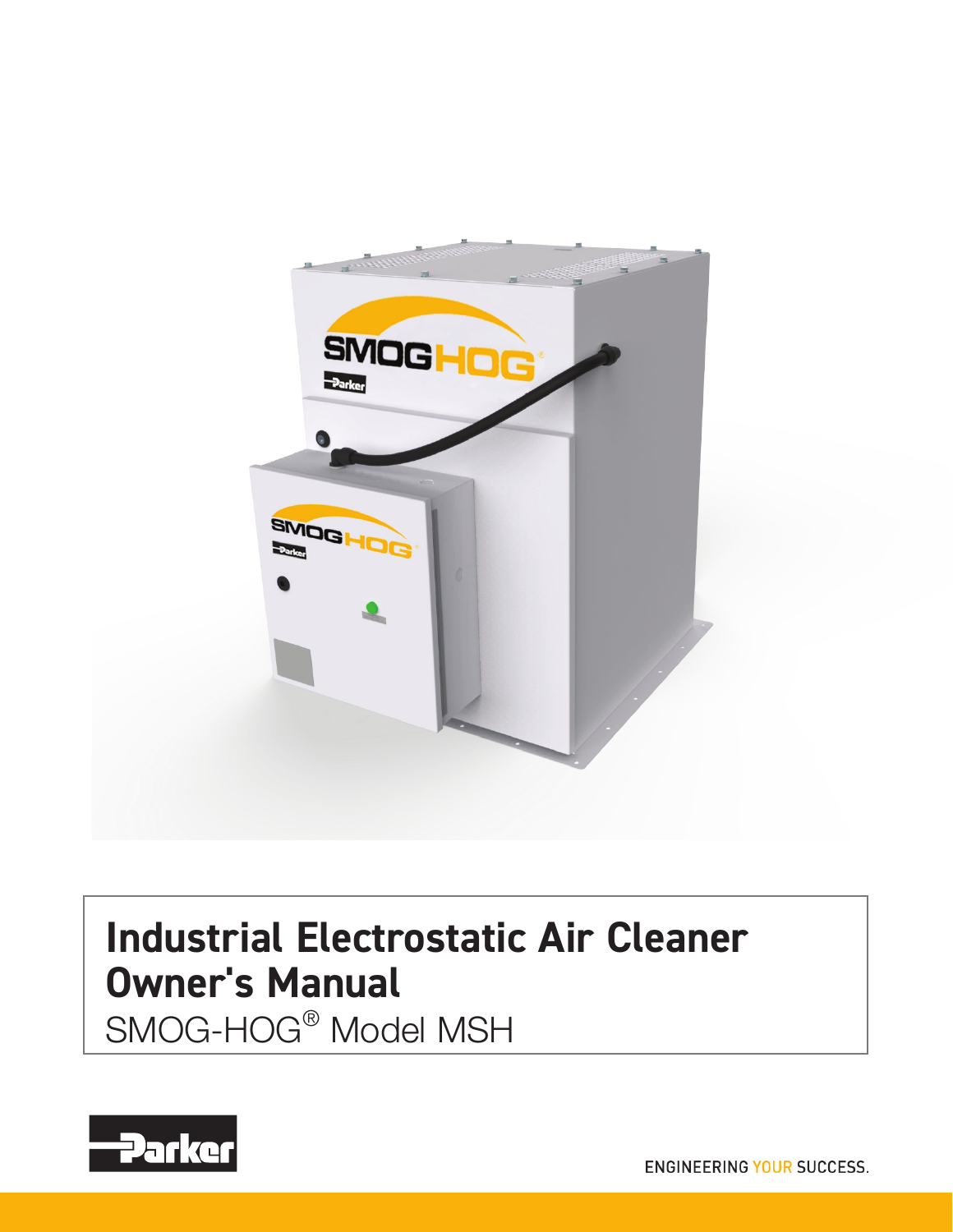| <b>KNOW YOUR EQUIPMENT</b>                                                                                                                                                                                                                                                                                                                                                                                                                                                                                                                         |
|----------------------------------------------------------------------------------------------------------------------------------------------------------------------------------------------------------------------------------------------------------------------------------------------------------------------------------------------------------------------------------------------------------------------------------------------------------------------------------------------------------------------------------------------------|
| <b>READ THIS MANUAL FIRST.</b>                                                                                                                                                                                                                                                                                                                                                                                                                                                                                                                     |
| Your SMOG-HOG <sup>®</sup> system should provide many years of trouble-free service. This manual<br>will help you understand the operation of your SMOG-HOG® unit. It will also help you under-<br>stand how to maintain it in order to achieve top performance. For quick future reference, fill<br>in the system and filter information in the spaces below. Should you need assistance, call<br>the Parker customer service number shown below. To expedite your service, have the fol-<br>lowing information available when contacting Parker. |
|                                                                                                                                                                                                                                                                                                                                                                                                                                                                                                                                                    |
|                                                                                                                                                                                                                                                                                                                                                                                                                                                                                                                                                    |
|                                                                                                                                                                                                                                                                                                                                                                                                                                                                                                                                                    |
| <b>System Accessories:</b>                                                                                                                                                                                                                                                                                                                                                                                                                                                                                                                         |
|                                                                                                                                                                                                                                                                                                                                                                                                                                                                                                                                                    |
|                                                                                                                                                                                                                                                                                                                                                                                                                                                                                                                                                    |
| Parker Industrial Gas Filtration and Generation<br><b>Customer Service</b><br>1-800-343-4048                                                                                                                                                                                                                                                                                                                                                                                                                                                       |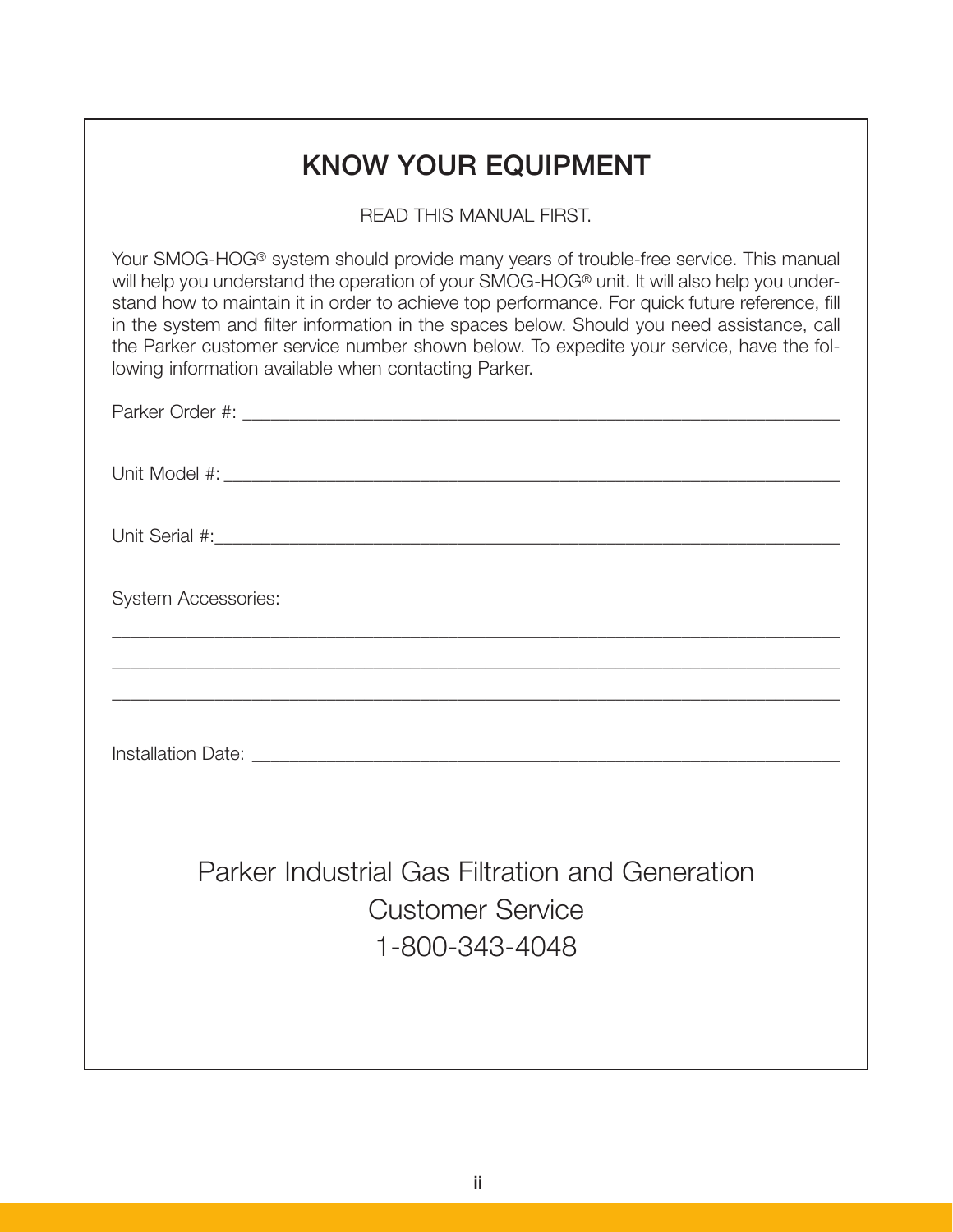# TABLE OF CONTENTS

| 1. |  |  |  |  |  |
|----|--|--|--|--|--|
| 2. |  |  |  |  |  |
| 3. |  |  |  |  |  |
|    |  |  |  |  |  |
|    |  |  |  |  |  |
|    |  |  |  |  |  |
| 4. |  |  |  |  |  |
| 5. |  |  |  |  |  |
|    |  |  |  |  |  |
|    |  |  |  |  |  |
|    |  |  |  |  |  |
|    |  |  |  |  |  |
|    |  |  |  |  |  |
| 6. |  |  |  |  |  |
|    |  |  |  |  |  |
|    |  |  |  |  |  |
|    |  |  |  |  |  |
|    |  |  |  |  |  |
|    |  |  |  |  |  |
|    |  |  |  |  |  |
| 8. |  |  |  |  |  |
| 9. |  |  |  |  |  |
|    |  |  |  |  |  |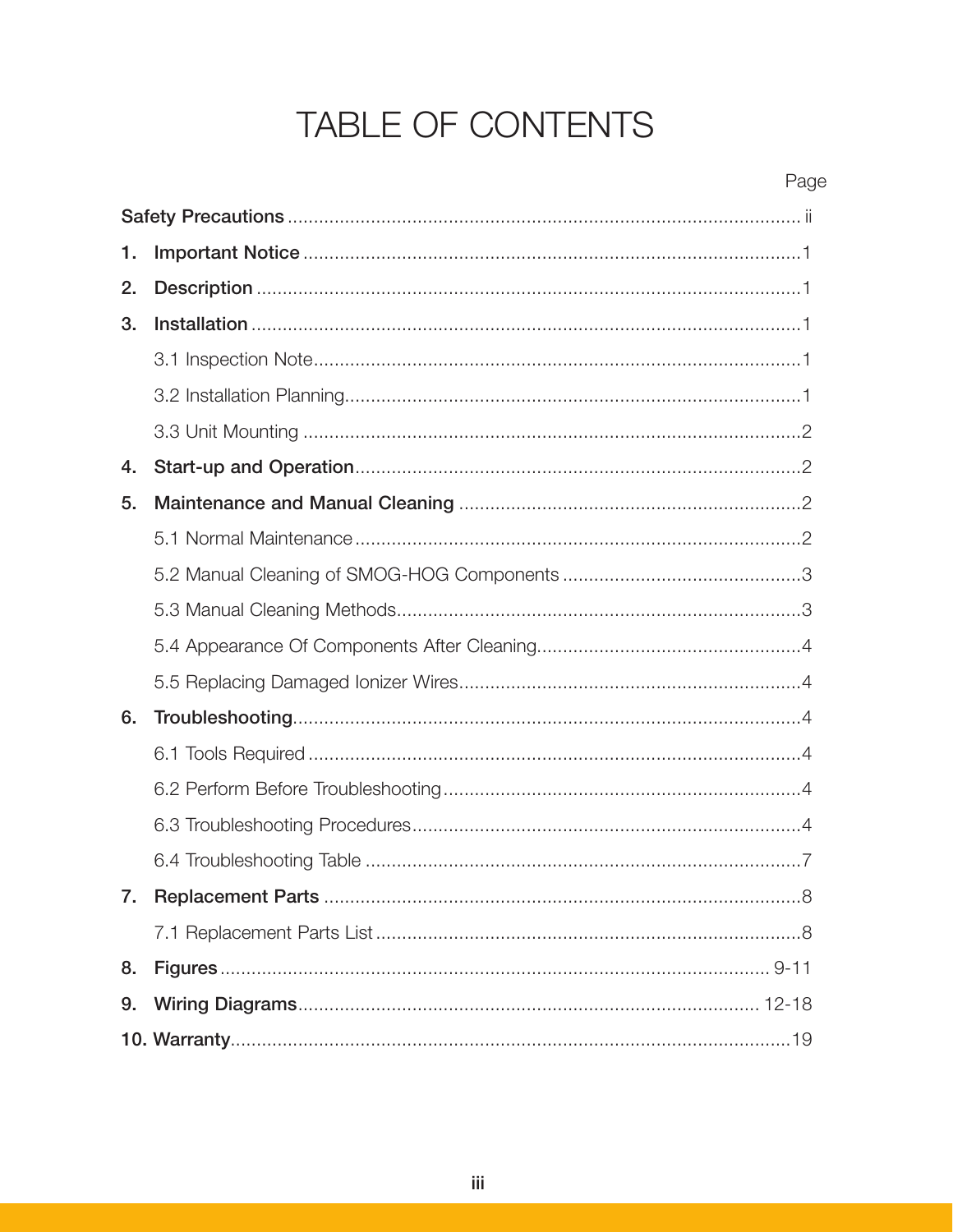# SAFETY PRECAUTIONS

We have provided many important safety messages in this manual. Always read and obey all safety messages.



This is the safety alert symbol.

This symbol alerts you to potential hazards that can kill or hurt you and others. All safety messages will follow the safety alert symbol and the word "DANGER", "WARNING" or "CAUTION". These words mean:







Indicates a hazardous situation which, if not avoided, will result in death or serious injury.

Indicates a potentially hazardous situation which, if not avoided, could result in death or serious injury.

Indicates a potentially hazardous situation which, if not avoided, may result in minor or moderate injury.

CAUTION used without the safety alert symbol indicates a potentially hazardous situation which, if not avoided, may result in property damage.

# IMPORTANT SAFETY INSTRUCTIONS

# **A WARNING**

To reduce the risk of fire, electric shock, or injury when using the air cleaner, follow these basic precautions:

- Use two or more people to move and install the air cleaning system.
- The air cleaner must be properly grounded.
- Disconnect power before servicing.
- Replace all access panels before operating.
- Wear protective clothing and safety glasses when handling collection components or servicing the air cleaner
- Electrical connections should only be made by qualified personnel and be in accordance with local and national codes and regulations.
- Do not use in explosive atmospheres.
- Use nonflammable cleaners.
- Do not collect emissions which are explosive.
- Keep flammable materials and vapors, such as gasoline, away from air cleaner.
- The unit should be inspected frequently and dirt removed to prevent excessive accumulation which may result in flashover or fire damage.
- The air cleaner should not be used for support of personnel or material.
- Operate only in a safe and serviceable condition.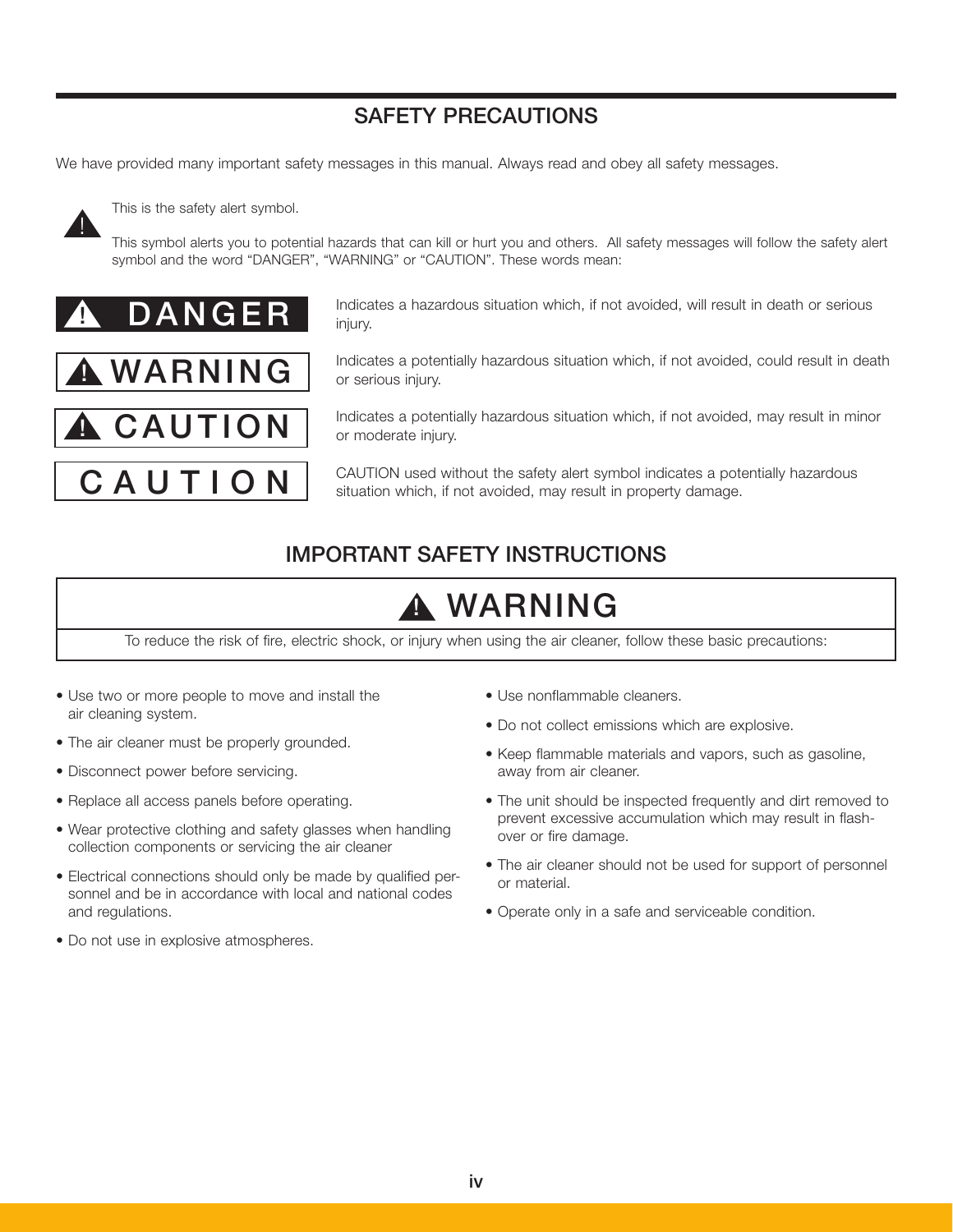# 1. Important Notice

This manual contains important safety information and precautionary measures. It is impossible to list all potential hazards associated with every air cleaning system in each application. Proper use of the equipment must be discussed with a Parker representative. Operating personnel must be aware of, and adhere to, the most stringent safety procedures.

### Unit Specifications:

| Model             | Airflow    |            | Weight* |     | Blower<br>Size |     | <b>Electrical Service</b> |            |
|-------------------|------------|------------|---------|-----|----------------|-----|---------------------------|------------|
|                   | <b>CFM</b> | <b>CMH</b> | lbs     | kg  | HP             | kW  | V/PH/Hz                   | <b>FLA</b> |
| <b>MSH-05-H</b>   | 500        | 850        | 115     | 52  |                | 0.2 | 100-120/1/60<br>3-wire    | 2.3        |
| <b>MSH-05-V</b>   |            |            |         |     | 0.25           |     |                           |            |
| <b>MSH-05-M-H</b> |            |            | 175     | 79  |                |     |                           | 2.9        |
| <b>MSH-05-M-H</b> |            |            |         |     |                |     |                           |            |
| <b>MSH-11-H</b>   | 1.100      | 1.870      | 192     | 87  | 1.45           | 1.1 | 230/1/60<br>4-wire        | 5          |
| <b>MSH-11-V</b>   |            |            |         |     |                |     |                           |            |
| <b>MSH-11-M-H</b> |            |            | 275     | 125 |                |     |                           | 5.3        |
| <b>MSH-11-M-V</b> |            |            |         |     |                |     |                           |            |

For Indoor Use Only

\* Weights are approximate and may not reflect final unit weight

# 2. Description (See figure 1)

This unit is a self-contained, two-stage, air cleaner designed to remove dry or oily airborne contaminants from industrial work areas. Operating on the principle of electrostatic precipitation, it pulls air past a mist-stop pre-filter, charges and collects airborne particulate, then exhausts clean air to the environment.

Mist-stop pre-filters serve the dual purpose of trapping large particles and diffusing the air stream evenly into the precipitator components at low, controlled velocity. Air passes through an ionizing section where nearly all particulate is charged; then on to a collecting section where charged particles are repelled from similarly charged plates and drawn to ground plates. Agglomerated particles separated from collection plates during unit startup are trapped on an after-filter, allowing clean air to pass through the system blower at all times.

The Model MSH may be ducted directly to the contaminant source or un-ducted to remove particles from the general environment.

# 2.1 System Components

### 1. Mist Stop Filter

The Mist Stop filter is a pre-filter used to remove large particulate and aids in diffusing the air entering the ESP section.

### 2. High Voltage Power Supply

The power pack contains the necessary components to convert customer provided input power (see section 1) to the high-voltage DC required for the ionizer and collection cell.

To ensure both equipment and personnel safety, the power supply high voltage output circuit is limited to a maximum of 5.0mA when using power-pack 21-1216 and 5.6mA when using power-pack 21-1234.

In the event of a short circuit or other overload condition, the power supply is designed to cause the high voltage to collapse. When the voltage collapses, the indicator light will blink. When the overload is removed, the voltage will automatically build up to normal and the indicator light will illuminate. The power supply is self-protecting against overload.

When the power is removed from the power supply circuit, an internal resistor bleeds off the residual charge on the collection cell. As a precaution, when the access door is opened, the blade of an insulated handle screwdriver should be used to ground components before removal (see grounding procedure, figures 5 & 6).

## 3. Unicell Ionizing & Collection Section

The ionizing section supports thin tungsten wires which carry a positive charge of approximately 11 KVDC. This section electrically charges (ionizes) the contaminated particles being pulled through the unit.

The collection section contains plates alternately charged to a positive voltage of approximately 5.5 KVDC. This section collects charged particles passing through the ionizer.

### 4. Air Mover

The motor/blower pulls in the contaminated air and exhausts the clean air through the outlet.

# 3. Installation

### 3.1 Inspection Notice

Upon receipt of your unit, check for any shipping damage. A damaged carton indicates that the equipment may have received rough handling during shipping that may have caused possible internal damage. Notify your delivery carrier and enter a claim if any damage is found.

# 3.2 Installation Planning

Locating the Unit: Consideration must be given to the placement of the precipitator to maximize its effectiveness. When your SMOG-HOG<sup>®</sup> is used as a ducted source collector, the enclosure or pickup hood design is important for adequate capture of contaminants. Model MSH blowers have limited static pressure capacity. Check with factory for anticipated duct losses in excess of 0.5 inWC (12.7 mmWC).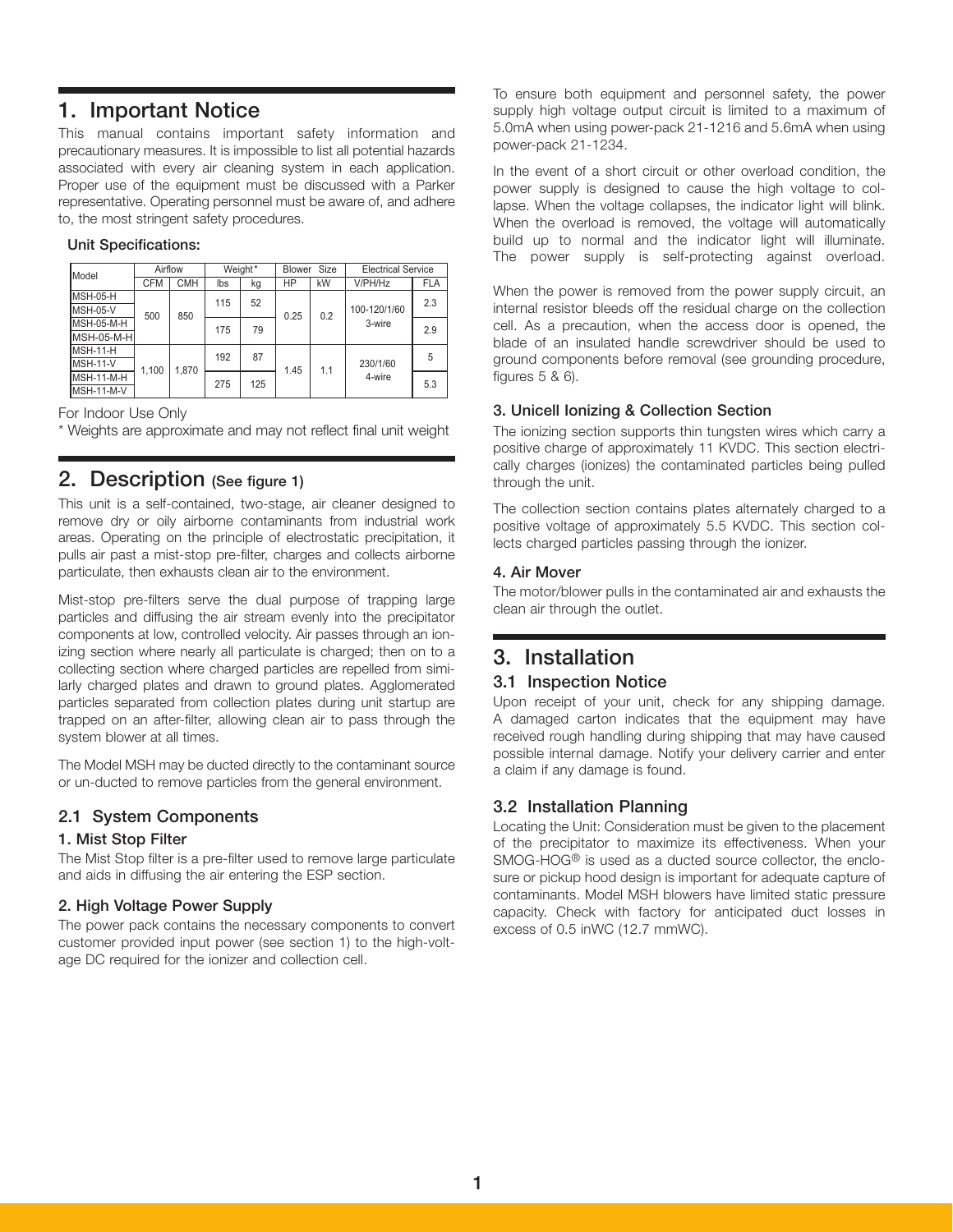# DANGE

DO NOT OPERATE THIS EQUIPMENT IN THE PRESENCE OF COMBUSTIBLE VAPORS OR

# 3.3 Unit Mounting

Carefully remove the unit from the shipping container, again inspecting for shipping damage. For ease of installation, open the access door and remove the unicell and filters from the cabinet.

Units are designed for machine mounting. Units may be mounted onto any flat surface such as a machine tool cabinet top or on an angle iron support base using the mounting feet on the unit. Ensure the structure is adequate to safely support the full weight of the MSH unit.

Prior to installation, verify you have at least 25˝ (635 mm) [Horizontal Single-Pass, Vertical Single & Tandem Pass] and 40˝ (1016 mm) [Horizontal Tandem Pass] for door swing and component access on the door side of the unit. Allow 12˝ (305 mm) clearance from side obstructions to electrical box where the high voltage power supply is located. Allow 15˝ (381mm) clearance to the blower access panel for service.

Drain Connection: MSH unit is equipped with a 1<sup>1</sup>/2<sup>"</sup> NPT drain and can be supplied with an optional drain loop assembly. (See figure 2) (horizontal unit only)

# **DANGER**

ELECTRICAL SHOCK HAZARD ELECTRICAL CONNECTIONS SHOULD ONLY BE MADE BY QUALIFIED PERSONNEL

To avoid the risk of electrical shock and proper operation of the air cleaner when making the power connection make certain the air cleaner is grounded by connecting a good earth ground wire to the earth ground point in the electrical enclosure.

Installation should conform to all national and local codes.

Refer to Section 9 for your appropriate wire diagram and interconnect. Ensure to take into account all purchased options. These may include power cord kits, remote on/off, disconnect, and/or external transformer. Complete the electrical connections to the unit utilizing the supplied terminal blocks inside the electrical enclosure.

# 4. Start-Up and Operation

For best results, the unit should be started before the air becomes contaminated, insuring clean air at all times. The unit has been thoroughly tested prior to shipment from the factory; however, there may be some initial arcing of the components at start-up. The arcing should cease after a few minutes of operation.

An indicator light on the unit is illuminated during normal operation of the power pack and unicell. If the light fails to illuminate when the power is turned on, see "Troubleshooting" (section 6.4) for further instructions. Periodically, momentary shorts will occur indicated by the flickering indicator light. If the light is dim, fails to glow, or continues to flicker, the components may need cleaning or servicing (see "Cleaning Instructions", Section 5.2 and 5.3).

# 5. Maintenance and Manual Cleaning

# **!** CAUTION

GASES lected contaminant removed from the system regularly to prevent excessive accumulation which may result in a flashover or risk of fire.

# 5.1 Normal Maintenance

Once the unit is operational, periodic maintenance is necessary to assure proper performance. Follow a regular pattern of unit observation and log abnormal conditions. Since units reflect the process under control, maintenance patterns will vary accordingly.

## Check Power Pack Enclosure Indicator Lights

The MSH should be monitored daily by observing that the indicator light is illuminated to each power pack enclosure. Occasional arcing (flashing of an indicator light) is normal. An established arcing condition or dead short condition (continuous flashing of an indicator light) or the indicator light is not illuminated is not normal should be corrected.

## Check Component Appearance Weekly

A visual of the unicell could identify problems such as moderate to extreme contaminant build up to the unicells even though the indicator lights are illuminated. This will be helpful in scheduling a manual cleaning of the components. To check the condition of the unicells, place the MSH off line. Open the module door and perform the grounding procedure, refer to Figures 5 and 6, inspect the condition of the unicells, filters, door feed-thru insulators and interior of the cabinet. Experience will dictate whether contaminant build-up is excessive. Contaminant build up will decrease high voltage to the ionizer and collector cell circuit. When accessing the module, always clean the two door feed-thru insulators.

### The following should be inspected.

Inspect the ionizer section of each unicell, noting the condition of the contact spring (distorted? bent? missing?), ionizer standoff insulators (contaminant build up) and ionizer wires (contaminant build up? missing?), repair or replace. Ionizer wires should be taut and centered between ground plates. Ground plates between each ionizer wire should be straight and parallel. Inspect the collector cell section of each unicell, noting the condition of the contact spring (distorted? bent? missing?), cell plates (bent? warped?) should be parallel and straight, repair or replace. Cell hot plates (smaller dimensional plate) should be centered between ground plates (larger dimensional plate). Cell plates should not have contaminant bridging between the cell plates or at support structure corners or the triangular insulators. Inspect filters, noting the condition (contaminant build up?, media separation?, bent frames?) should not have contaminant build up restricting airflow, repair or replace. Module drain sump should not have moderate to extreme contaminant build up. Unicell module support tracks should be free of contaminant build-up for ground contact. Module and access doors gaskets should be in-place and in good condition.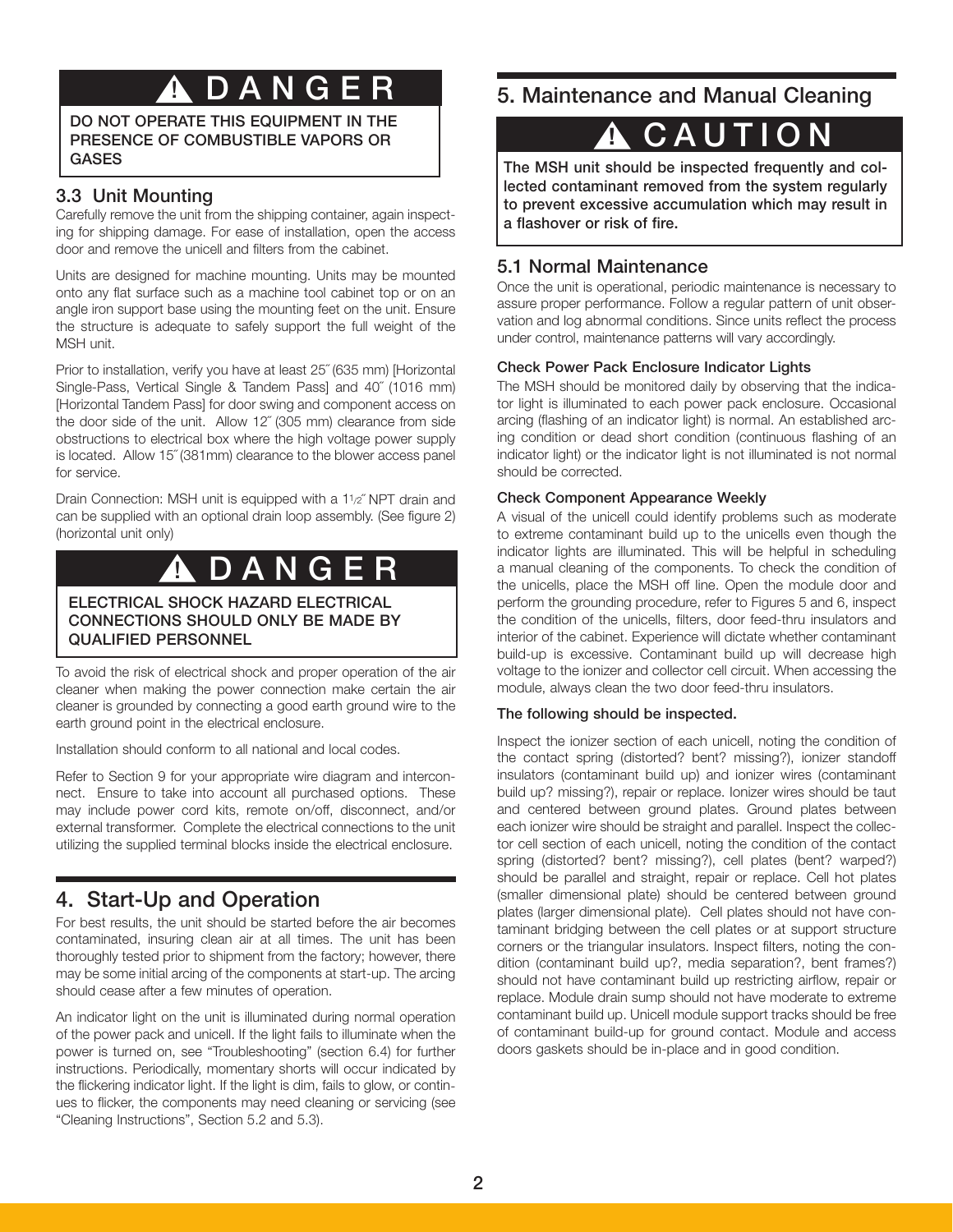# 5.2 Manual Cleaning of Smog-Hog **Components**

There are a number of methods for manual cleaning, certain key cleaning criteria contribute to the effectiveness of every method. These include the type of detergent, detergent strength, water temperature, agitation/ impingement, duration, rinse procedure and dry-out time.

### Type of Detergent

In general, the detergent used on most hydrocarbons (e.g., oily residues) will be alkaline in nature. It is extremely important that the detergent have a built-in buffering agent to reduce aluminum deterioration.

## Detergent Strength

Detergent concentration in a mixture with water varies with the application from 1:1 to 20:1 parts water to parts detergent. For any contaminant condition, the best course is to use a cleaning solution per the detergent manufacturer's directions. More or less detergent may eventually be required for effective cleaning at reasonable detergent cost. The recommended factory detergent concentration is 5% (20:1).

# A CAUTION

Never mix caustic and alkaline detergents for manual cleaning. Detergent mixing could cause rapid heat release, gel formation, or some other undesirable condition.

### Water Temperature

Detergents can be up to twice as effective in hot water. Hot water alone is very effective in softening built-up residue. Water temperature should be 140°F to 170°F, not to exceed 180°F.

# Agitation/Impingement

These methods are virtually the same, with impingement being the most extreme form of agitation. Any liquid movement over built-up residue will remove a layer, allowing detergent to work on the next layer. A reduction in cleaning time duration usually results.

# Cleaning Cycle Duration

In most cleaning methods, adequate time should be allowed for the detergent to remove the contaminant thoroughly. Reaction time will vary depending on detergent strength, temperature and agitation. Guidelines for mixing, heating and expected results are included on specification sheets for most detergents. Time is necessary for effective cleaning. Soaking may seem slower and less effective than high impingement and/or hot water above 180°F for cleaning action, so personnel should be forewarned about using excessive pressure or temperature to shortcut the cleaning process. High pressure or stream spray cleaning until plate edges are shiny is not effective. Not only will penetration to the cell core not occur, but warping and bending of the plates may result as well. Patience and thoroughness of cleaning best preserve the integrity of the components in the long term. Soaking and gentle rinsing provides for best results.

## Rinse Procedure

Cleaned components should be rinsed off quickly and thoroughly to remove remaining contaminants. Some detergent residue will remain if rinsing is not performed. The residue may contribute to voltage bleed-down when the unicell is placed in operation. Also, even though the detergent is "buffered" prolonged contact could cause minor corrosion. Hot water should be used for rinsing.

### Dry-Out Time

Unicells and filter media should be dry before the MSH is placed into operation. Startup of a wet system will cause dead short conditions to the ionizer and collector cell circuits. Wet unicells and filter media should be placed in a warm room for drying. Techniques such as hand wiping insulators and blow drying unicells and filter media with compressed air will decrease drying time.

# 5.3 Manual Cleaning Methods

The manual cleaning method selected will depend on the type of contaminant, rate of deposit, facility limitations such as cleaning time windows (process downtime) and available utilities. All cleaning methods listed in this section are acceptable.

### Soak Tank

This method involves placing unicells and filter media in an agitated solution of hot water and detergent and is the most effective method. With proper detergent selection, this procedure will quickly remove most contaminants. Unicells and filter media should not be placed in highly concentrated detergent solutions or allowed to soak for extended periods, (e.g., overnight), especially at elevated temperatures. Extended soaking (e.g., days) in solvent or detergent solution will degrade components over time and should be avoided.

### Portable Pressure Washer

A self-contained pressure washer with a spray wand can be an effective cleaning method, providing it is used with caution. Care should be taken not to expose the unicells to close-up and prolonged blasts of high pressure/temperature, causing cell plate deformity, requiring a replacement set of unicells and filter media.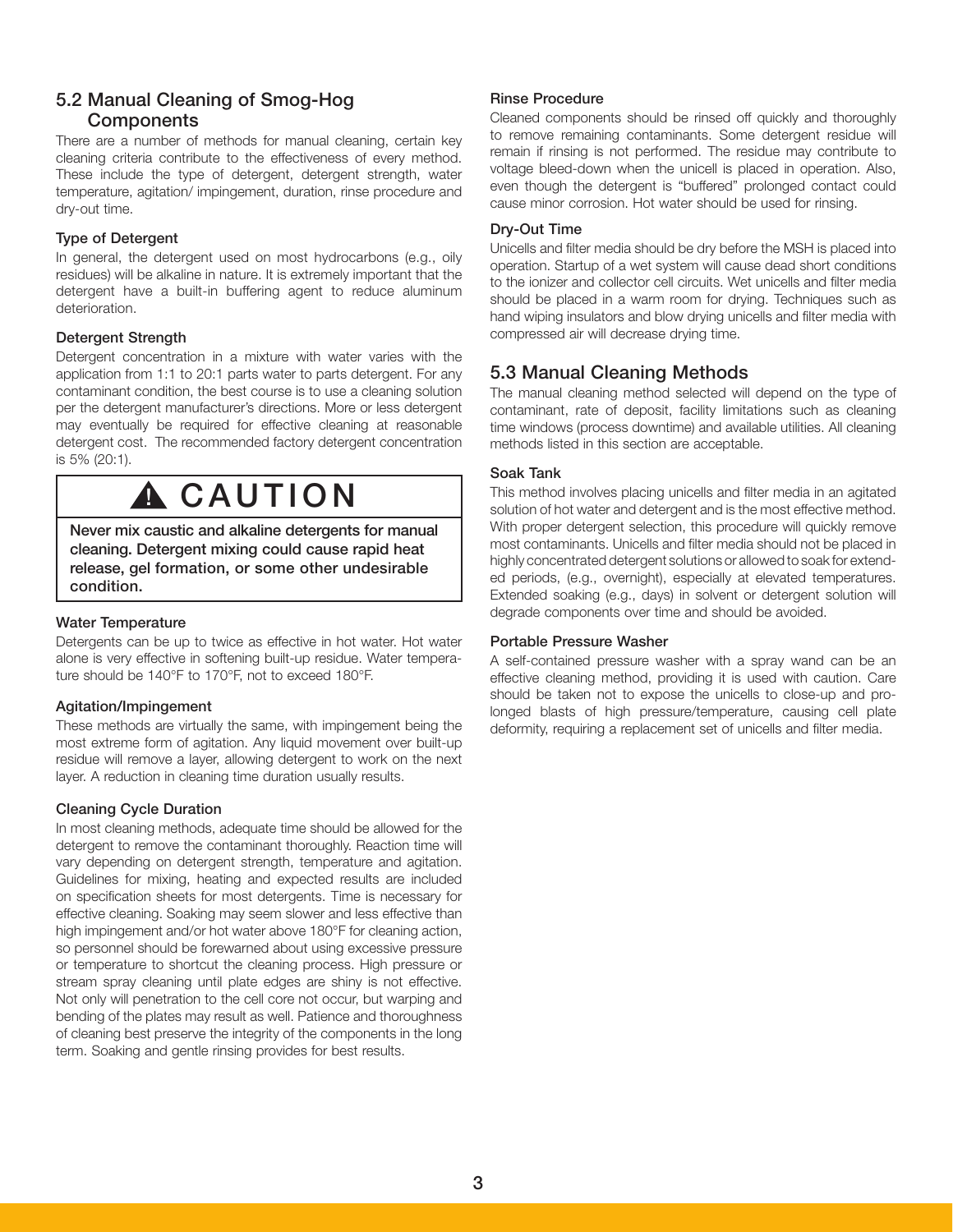### Automatic Parts Washers

Certain commercially available units combine and automate the features necessary for effective cleaning, including water heating, detergent injection, agitation, rinsing and drying.

### Other Cleaning Considerations

The previous methods address the cleaning of unicells and filter media. The MSH cabinet should also be periodically cleaned (i.e., during normal planned downtimes) to reduce contaminant build up. High voltage output of the power packs should also be checked when manual cleaning is performed.

# 5.4 Appearance Of Components After Cleaning

Components should have a clean, not necessarily "new," aluminum appearance. Moderate discoloration will not affect unit efficiency. Checklist for acceptable components.

## Unicell

- 1. Frame, end plates and cell plates are free of contaminant build-up (residual contaminant has been removed between plates and at comer supports).
- 2. The frame is square, cell plates are parallel and cell hot plates are centered between ground plates.
- 3. Ionizer standoff insulators and cell triangular insulators are cleaned (no residual coating). Cracked or carbon-tracked insulators have been replaced.
- 4. Ionizing wires and springs are intact and taut, centered between plates and free of coatings.
- 5. Contact springs and contact screws are properly located, and replace missing contact hardware.
- 6. Contact springs are not deformed.
- 7. Bent or broken parts have been repaired or replaced.

# Pre-filters/After-filters

- 1. Aluminum media and frame are free of contaminant.
- 2. Frame is square and media is intact.
- 3. Filters are to be installed with drain holes on the bottom.

### Cabinet

- 1. Door feed-thru insulators are cleaned and white.
- 2. Door gaskets are cleaned and intact.
- 3. Component tracks are free of contaminant build up (for unicell grounding).
- 4. Module drain sump is cleaned and free-flowing.
- 5. Interior is free of extreme contaminant build-up.
- 6. Blower wheel is free of contaminant build-up.

# 5.5 Replacing Damaged Ionizer Wires

- 1. Remove the damaged wire from each spring. Also replace spring if it is damaged.
- 2. Loop one end of the new wire over the bottom spring, then extend the top spring and loop the end of the wire over the top spring. Pliers may aid in this procedure (Refer to Figure 4).

NOTE: In the event that replacement wires are not immediately available, the ionizer may be left in service. Remove broken wire(s) and springs from the assembly. Operation with missing wires will result in reduced operating efficiency.

# 6. Troubleshooting

# **!** CAUTION

#### I TROUBLESHOOTING AND SERVICING PROCEDURES SHOULD BE PERFORMED BY QUALIFIED PERSONNEL ONLY

# 6.1 Tools Required

Screwdriver: 8 inches or longer with insulated plastic handle.

Volt-Ohm meter: For checking input voltage, low-voltage DC and continuity (ohms).

High-voltage probe: For checking high-voltage power supply (range: 0 to 15 KVDC)

Amp probe (or clip-on amp meter): For checking motor current.

# 6.2 Perform Before Troubleshooting

The following should be checked to the module(s) in which the indicator light(s) is flashing or is not illuminated. Corrections should be completed and parts replaced.

- Contact springs in the correct location, Figure 1.
- Unicell components have a moderate to extreme contaminant build up, manually clean the unicell components.
- Ionizer wires and tension springs missing or broken, remove broken wires and springs from the drain sump.
- Ionizer standoff insulators, cell triangular insulators, and or door feed through insulators display moderate to extreme contaminant build up, broken or carbon tracked insulators (imbedded black streak which cannot be removed by cleaning, replace insulator).

# 6.3 Troubleshooting Procedure

# **!** CAUTION

Risk of electrical shock. The high voltage circuits to the ionizer and collector should be grounded before removing the power pack, high voltage wires, door feed through insulators and unicell(s). The grounding procedure can be accomplished by waiting one minute after turning the unit off and referring to Figures 5 and 6. An internal resistor within the power pack discharges the residual high voltage. The grounding procedure statement is not identified within the troubleshooting steps but should be performed. The power pack total current output is limited to a maximum of 5 milliamps to assure personnel safety.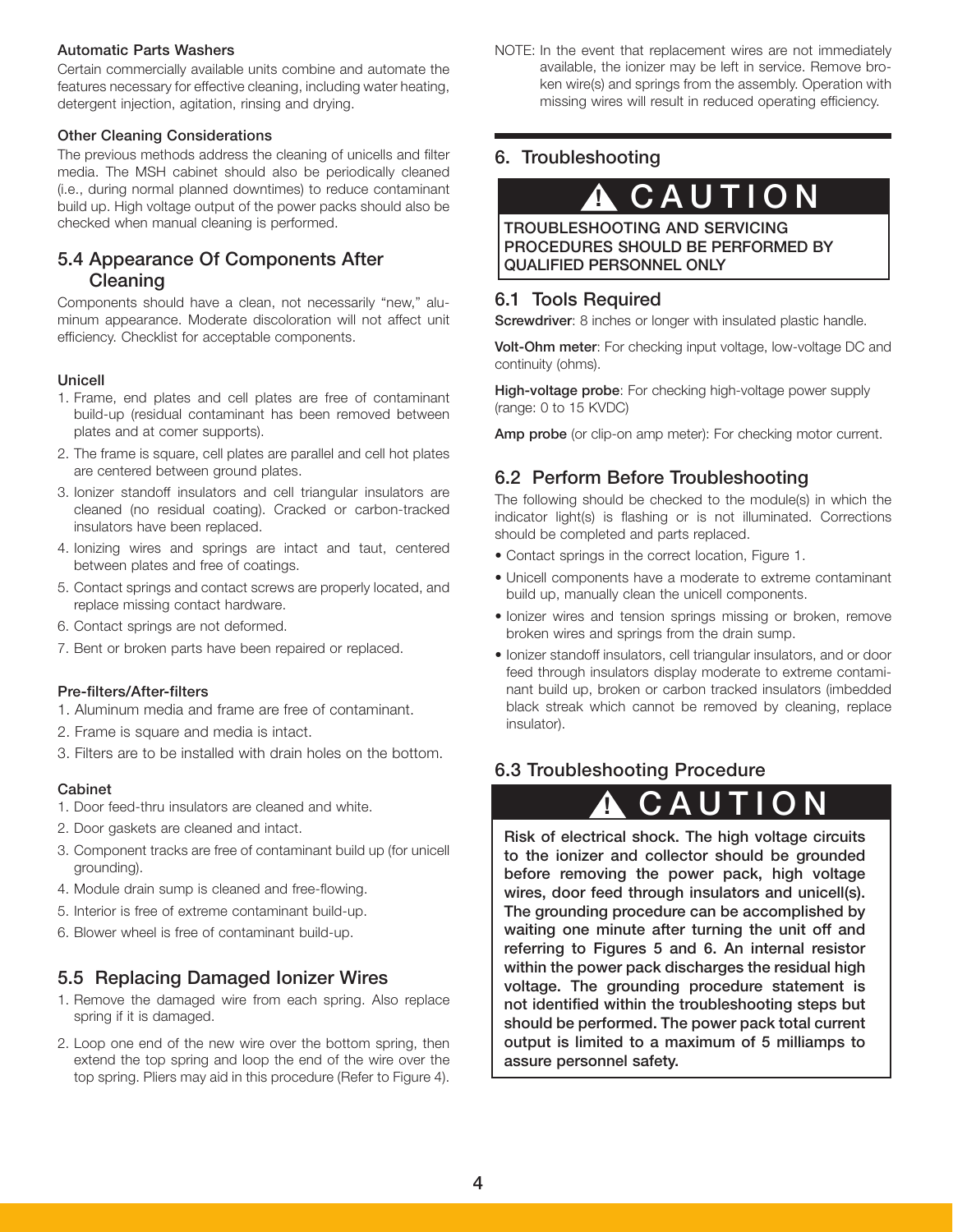# **WARNING**

Power pack enclosure(s) service voltage is 120VAC or 230VAC. This can be lethal. Voltage (120 VAC) or (230 VAC) is present within the power pack enclosure.

# HIGH VOLTAGE SPECIFICATIONS:

Ionizer Circuit Operating Range: 10.0 to 11.8 KVDC

Collector Cell Circuit Operating Range: 5.0 to 7.5 KVDC

There will be continuous cell arcing if cell voltages exceed 7.5 KVDC.

If there is a dead short condition or arcing condition usually the problem is within the collector cell. The power pack should be confirmed that the power pack is operational, start with step (1), before proceeding to the step (2). In the event of a dead short condition the power pack is designed to "shut down" the high voltage to the ionizer and collector cell circuits causing the indicator light to flash. When the dead short condition is removed the high voltage output will return to normal. The indicator light will be illuminated. The power pack is self protecting from dead short conditions.

All connectors on the power pack are identified with name and wire number with the exception of the ground connector (green wire to this connection) Refer to Figure 7. Step 1 and Step 2 do not require a high voltage probe.

The ionizer section supports 10 mil tungsten wires which apply a high voltage positive charge to the contaminant particles.

The cell section contains plates alternately charged collecting the charged particles from the ionizer section.

High voltage problems can generally be isolated by reference to the indicator light. If the indicator light(s) are illuminated and the unit is moving air but efficiency is below normal (unicells not dirty, smoke discharging from the exhaust blower) check that the contact springs are in the correct locations, see Figure 1.

A high voltage probe is required to measure high voltages to the ionizer and collector circuits to the unit. As an accessory, a high voltage probe can be purchased for a multimeter.

# STEP 1

# PROBLEM: Indicator light is flashing or not illuminated PROCEDURE: Checking the power pack

The MSH should be placed "off", open power pack enclosure lid door, and disconnect both high voltage wires (Ionizer #8 and Collector #7) from the power pack. The high voltage wires should carefully be placed away from the ionizer and collector cell power pack connectors, eliminating the high voltage wires from contacting the power pack connectors. Place the MSH "on"; the indicator light should be illuminated. If the indicator light is illuminated the power pack is operational, proceed to step (2). If the indicator light is flashing (high voltage wires #8 and #7 disconnected from the power pack), the power pack requires replacement. If the indicator light is not illuminated proceed with following until the problem is corrected.

Verify there is 120 VAC to the power pack, place the MSH "off" and remove the 120 VAC wires from the power pack terminals 5 and 6. Connect the multimeter to the two 120 VAC wires and place the MSH "on". If 120 VAC is not present there are problems upstream from the power pack, refer to wiring diagram.

# STEP<sub>2</sub>

## PROBLEM: Indicator light is flashing.

### PROCEDURE: Checking the unicell components

Do not proceed with step (2) until step (1) is completed. The following steps are the process of elimination in identifying the problems to the ionizer/collector cell circuit.

There are four conditions which could occur with a flashing indicator light.

- 1. The high voltages are below specifications to the ionizer and or the collector cell circuit(s).
- 2. There is an arcing condition to the ionizer and or collector cell circuit(s).
- 3. There is a dead short condition.
- 4. The power pack has failed. Refer to step 1.

(a) Place the MSH "off", and open power pack lid door. Disconnect high voltage wire #8 to the ionizer connector with high voltage wire #7 (Collector) connected on the power pack and place MSH "on". The indicator light should be illuminated. If so, the cell circuit is operational proceed to (b). If indicator light is flashing perform the following:

- Place MSH "off", open component door, and remove the unicell(s).
- Place MSH "on". The indicator light should be illuminated. If the indicator light is illuminated the problem is within the collector cell section. If the indicator light is flashing the problem is the high voltage door feed through insulator (dirty, cracked, carbon tracking) and or the high voltage wire (broken wire or wire insulation has deteriorated causing a dead short condition).

Parts should be replaced as required.

Inspect the unicell(s) for the following:

# Collector Cell Conditions Causing Failure

- Dirty collector cell(s) (contaminant build up bridging the cell plates and or on cell triangular insulators) requiring manual cleaning.
- "Wet" collector cell(s), not properly dried after manual cleaning, use compressed air to accelerate the drying time.
- Deformed collector cell contact springs contacting a "grounded surface".
- Bent cell plate(s) contacting the opposing cell plate(s).
- Carbon tracking to the cell triangular insulators, imbedded black streak which cannot be removed by cleaning (replace insulator.)
- Surface oxidation to unicell component requiring a replacement.
- Unicell is structurally weak, loose steel rivets, deterioration to cell plate spacers or paper thin cell plates due to utilizing the improper detergent.

Parts should be replaced as required, install unicell(s).

Sometimes a flashing indicator light will clear itself by removing the unicell(s) from the module and then installing the unicell(s) back into the module.

Place MSH "off"; connect all wires which have been disconnected and install unicell(s).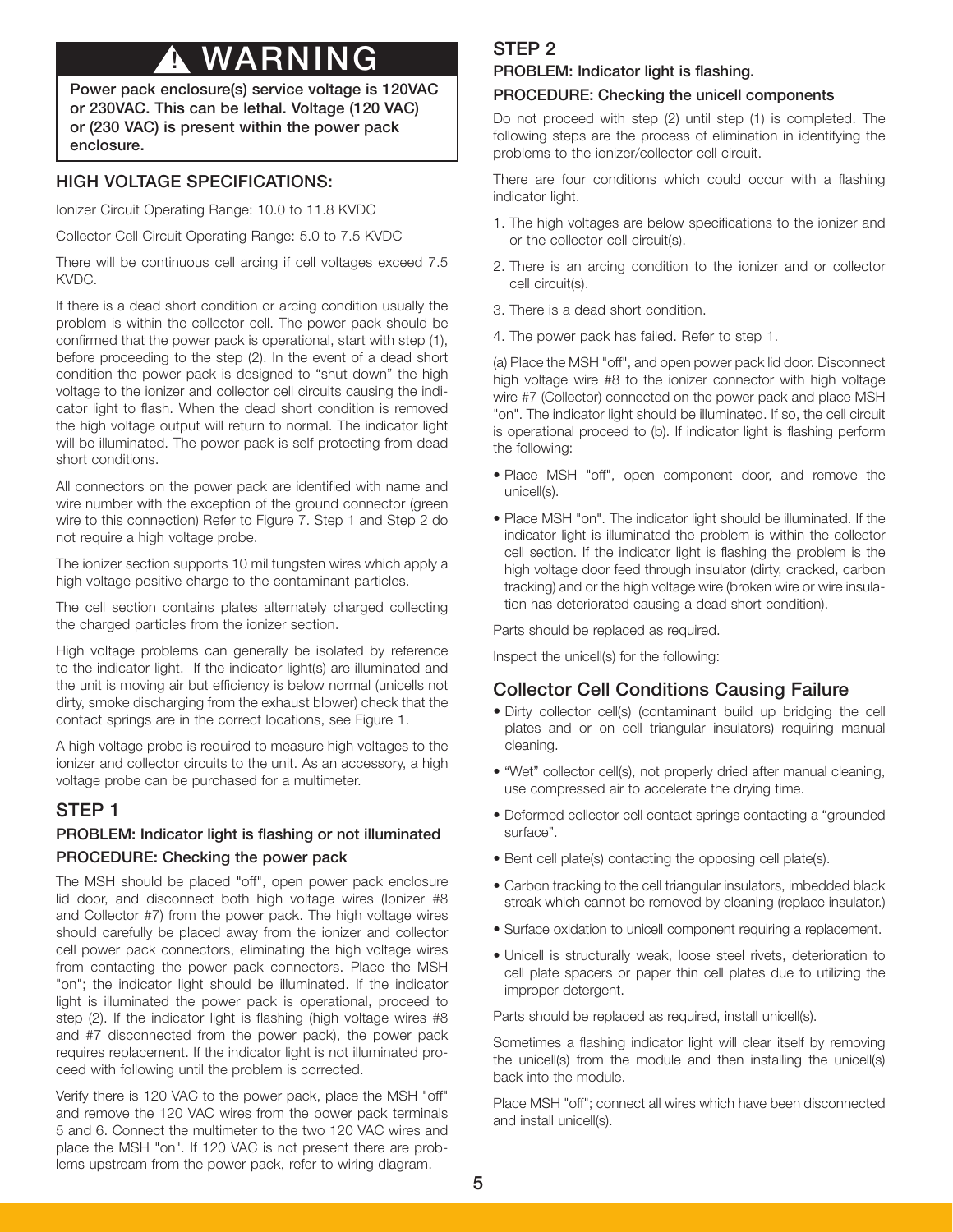(b) Indicator light is illuminated with the high voltage wire #7 connected to the collector cell connector on the power pack. Place MSH "off" and connect high voltage wire #8 to the ionizer connector on the power pack. Place the MSH "on".

The indicator light should be illuminated? If so, the unicell(s) are operational. If the indicator light is flashing perform the following:

- Place MSH "off", open the component door, and remove unicell(s).
- Place MSH "on". If the indicator light is illuminated the problem is within the ionizer section. If the indicator light is flashing the problem is the high voltage door feed through insulator (dirty, cracked, carbon tracking) and or the hv wire (broken wire or wire insulation has deteriorated causing a dead short condition).

Parts should be replaced as required, install unicell(s).

Inspect the unicell(s) for the following:

# Ionizer Conditions Causing Failure

- Dirty ionizer(s) (contaminant build up) requiring manual cleaning.
- "Wet" ionizer(s), not properly dried after a wash cycle or manual cleaning procedure, use compressed air to accelerate the drying time.
- Deformed ionizer contact springs contacting a "grounded surface."
- Broken ionizer wires.
- Contaminant build up and or cracked ionizer stand off insulators.
- Carbon tracking (black streak) to the ionizer stand off insulators (replace insulator).
- Ionizer wires not "taut" contacting the ground plates.
- Bent ionizer wire support bar contacting a "grounded surface."
- Bent ground plates contacting the ionizer wires.
- Surface oxidation to unicell component requiring a replacement.
- Unicell is structurally weak or has loose rivets.

Parts should be replaced as required.

Sometimes a flashing indicator light will clear itself by removing the unicell(s) from the module and then installing the unicell(s) back into the unit.

# High Voltage Probe Measurements

A high voltage probe (refer to manufacturers instructions) is required to measure high voltage output from the power pack. The component door should be closed with unicell(s) installed, the indicator light illuminated and high voltage wires #8 and #7 connected to the power pack. Refer to Figure 3. If the indicator light is flashing or not illuminated perform STEP 1 and if required STEP 2 as outlined earlier in this section.

"With Load" is a measurement with high voltage wires #8 and #7 connected to the power pack and unicell(s) installed.

- 1. Place MSH "on".
- 2. Open the lid door to the power pack enclosure and connect the ground wire from the high voltage probe to the bare metal surface.
- 3. Place the tip of the high voltage probe to the ionizer door feed through insulator bolt. The high voltage measurement should be 10.0 to 11.8 KVDC. If the ionizer voltage is below specifications refer step 2, "Ionizer Conditions Causing Failure." Low ionizer voltage will decrease the collector cell voltage but low cell voltage will not affect the ionizer voltage.
- 4. Place the tip of the high voltage probe to the collector cell door feed through insulator bolt. The high voltage measurement should be 5.0 to 7.3 KVDC. If the collector cell voltage is below specifications refer step 2, "Collector Cell Conditions Causing Failure."

"No Load" is a measurement of the power pack with high voltage wires #8 and #7 disconnected from the power pack.

- 1. Place MSH "off".
- 2. Remove the high voltage wires #8 and #7 from the power pack gently bend high voltage wires to eliminate the high voltage wires from touching the power pack connectors.
- 3. Place MSH "on".
- 4. Place the tip of the high voltage probe to the ionizer and to the collector power pack connectors. The high voltage measurement should be 10.0 to 11.8 KVDC to the ionizer and 5.0 to 7.3 KVDC to the collector cell. If high voltage is below specifications to one or both circuits replace the power pack.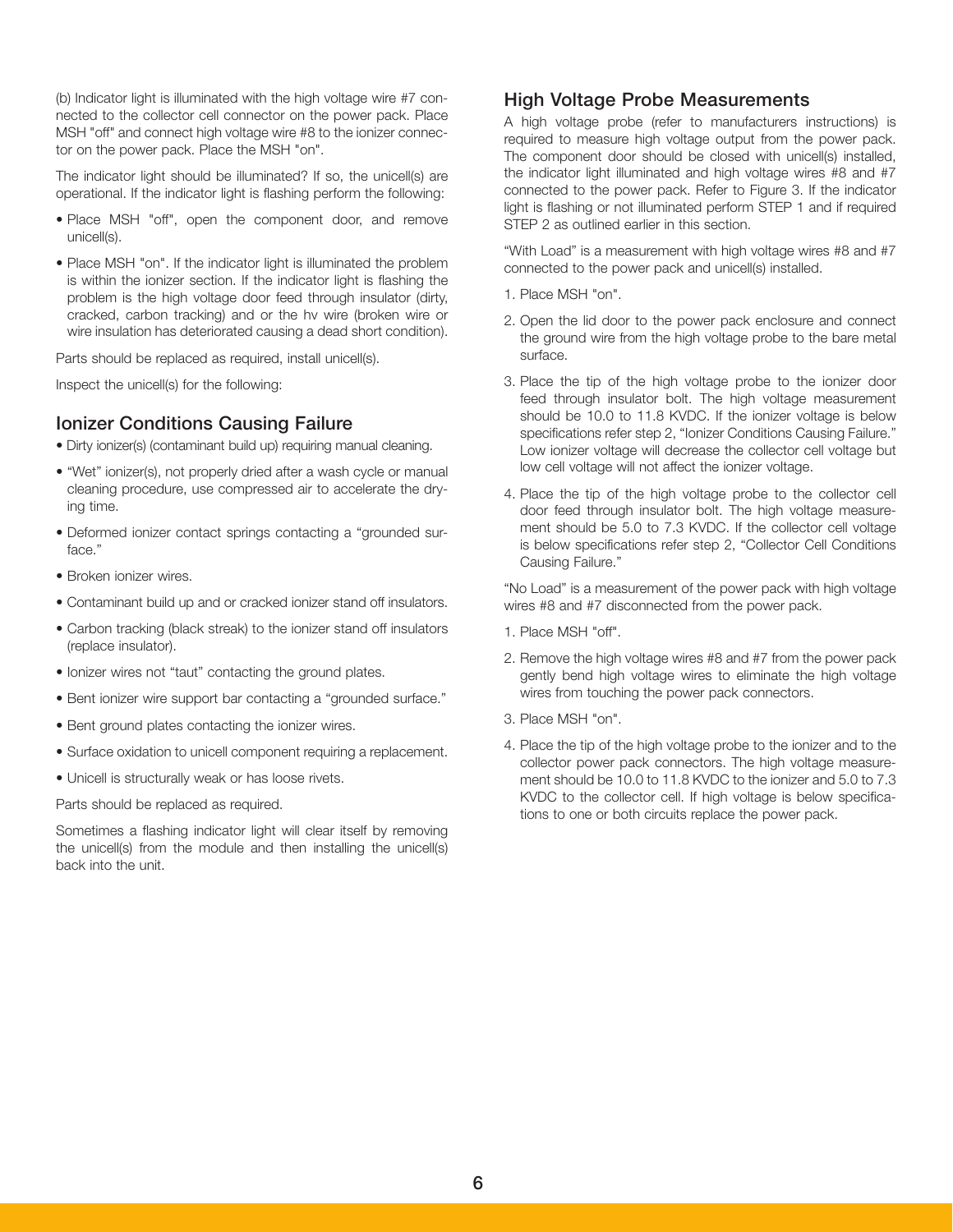# COMBUSTIBLE DUST HAZARDS – SMOG-HOG**®** and DUST-HOG**®** Pollution Control Systems

Pursuant to National Fire Protection Agency (NFPA) Standards, the owner/user is required to test their dust mixtures to evaluate and understand potential combustion or deflagration hazards that may exist. In addition, NFPA standards require the owner/user to perform and have record of a Dust Hazard Analysis (DHA) if there is potentially a combustible material involved within or exposed to the process.

The DHA serves as a systematic review of the process to:

- 1) Identify where fires and explosions can occur;
- 2) Identify the potential causes and consequences, and;
- 3) Determine if existing and proposed safeguards are sufficient.

It is the responsibility of the owner/user to evaluate, interpret and document any associated risk in their process including adherence and compliance to any and all applicable local, state and federal codes, standards, laws and regulations.

It is the sole responsibility of the equipment owner/user of record to coordinate and perform sample material collection and combustion/explosivity testing of any and all dust and material that will be extracted and filtered by the Air Pollution Control (APC) filtration equipment and to notify Parker of the results prior to any discussion involving equipment specification and solution recommendation. It is recommended to utilize a Certified Industrial Hygienist (CIH) or certified safety expert that is properly trained, licensed and approved and to use a licensed and approved dust testing facility for proper dust and material analysis, testing protocol and reporting procedures. A sample of testing facilities and list of Industrial Hygiene (CIH) and other occupational and environmental health and safety (OEHS) consultants can be located through AIHA (American Industrial Hygiene Association) website.

To minimize the risk of fire or explosion, user must ensure proper installation, operation and maintenance of Parker equipment. Since application, installation, operation and maintenance are beyond the control of Parker, Parker disclaims any liability or responsibility for damage from fires or explosions regardless of origin. Parker recommends that all APC dust collection equipment, installation and application conform to any and all applicable local, state and federal standards, codes, laws and regulations including the addition of appropriate fire or explosion protection systems including but not limited to venting, mitigation, suppression and isolation when and where required. Installation of Parker equipment should be by a licensed contractor that is also experienced in potential fire and explosion hazards and adheres to related local, state and federal codes, standards, laws and regulations. Parker is not an expert nor certified design consultant in relation to spark, fire or explosion mitigation including but not limited to detection, mitigation, suppression and isolation pf combustible dusts and materials. Therefore, Parker recommends that any industrial air filtration system recommendation, design or solution be reviewed, approved, stamped and signed by an industry expert consultant in air filtration systems, combustible dust/materials or certified safety expert such as a Certified Industrial Hygienist (CIH) or a Certified Professional Engineer (PE) who is a licensed and certified expert with industrial filtration system design and application including adherence and compliance to any and all applicable local, state and federal codes, standards, laws and regulations.

Pursuant to Parker's Offer of Sale (terms and conditions) and by accepting the purchased equipment, Buyer and owner/ user agree to defend, indemnify, and hold harmless Parker, its successors, assignees, suppliers, shareholders, directors, officers, employees, agents, and affiliated companies from all losses, costs, damages, demands, claims, liabilities, fines, penalties or any other expenses (including attorneys' fees, court costs, and expert fees) (collectively "losses"), caused or contributed to in any way by Buyer or owner/user's failure to follow these instructions and/or failure to properly install, apply, operate, or maintain the equipment purchased from or supplied by Parker, or losses caused or contributed to in any way by Buyer's and owner/user's failure to provide accurate information, specifications or dust explosivity values.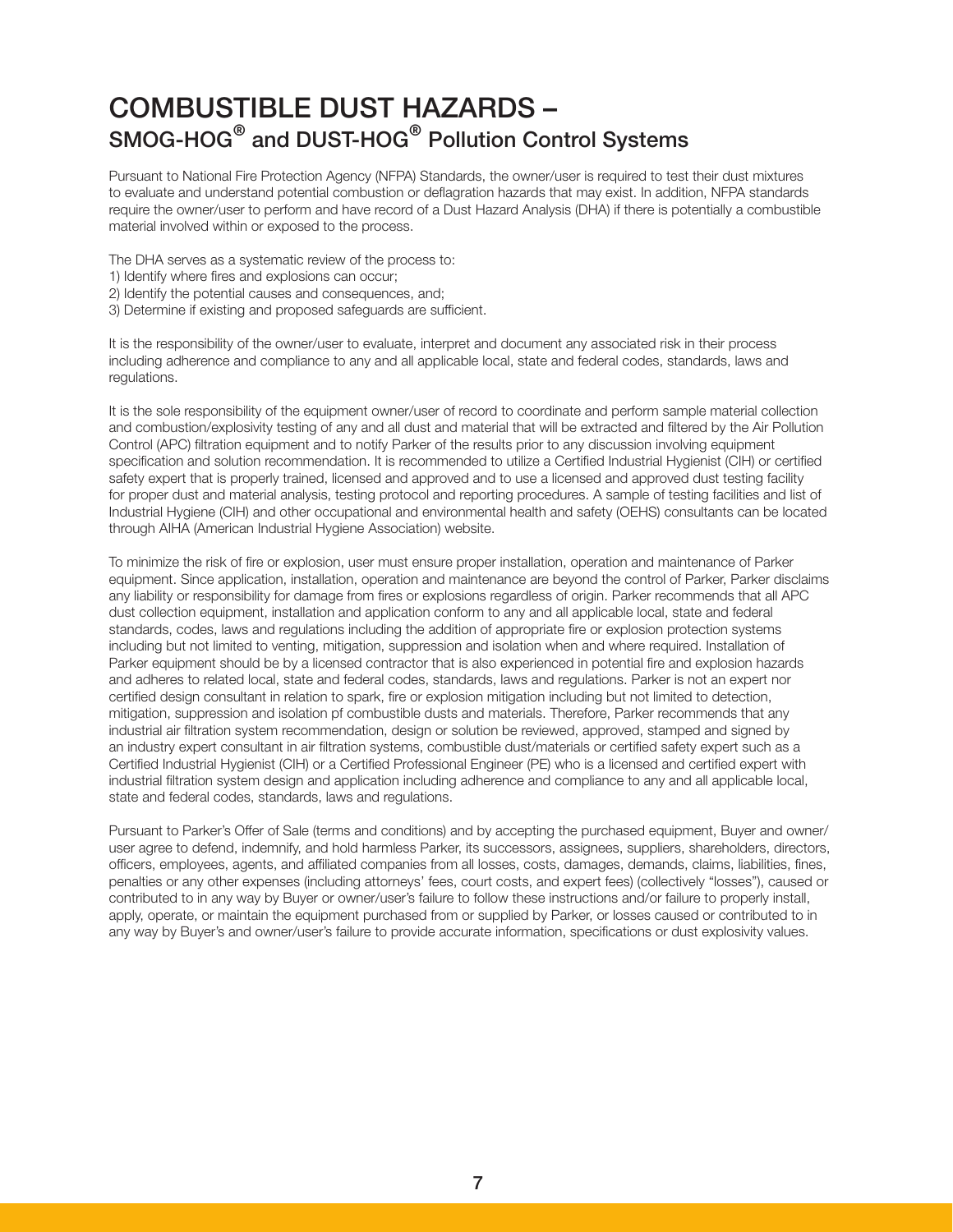# 6.4 Troubleshooting Table

| <b>PROBLEM</b>                                                          | POSSIBLE CAUSE                                          | <b>POSSIBLE SOLUTIONS</b>                                                                                           |  |
|-------------------------------------------------------------------------|---------------------------------------------------------|---------------------------------------------------------------------------------------------------------------------|--|
| 1. Control switch on, indicator lamp off,<br>air mover operates.        | Defective lamp                                          | Replace lamp                                                                                                        |  |
|                                                                         | Faulty connection to lamp                               | Check connection to lamp                                                                                            |  |
|                                                                         | Loss of high voltage                                    | Check power supply                                                                                                  |  |
| 2. Control switch on, indicator lamp on,<br>air mover does not operate. | Air mover faulty                                        | Replace air mover                                                                                                   |  |
|                                                                         | Foreign object blocking air mover                       | Clean foreign object from air mover                                                                                 |  |
|                                                                         | Faulty control switch                                   | Replace control switch                                                                                              |  |
|                                                                         | Connector not properly connected<br>(at control switch) | Check connection at control switch                                                                                  |  |
| 3. Control switch on, air mover and<br>lamp off                         | Fault in input supply voltage                           | Correct wiring                                                                                                      |  |
|                                                                         | Safety interlock switch not engaged                     | Engage safety interlock switch                                                                                      |  |
|                                                                         | Safety interlock switch defective                       | Replace safety interlock switch                                                                                     |  |
|                                                                         | Control switch defective                                | Replace control switch                                                                                              |  |
| 4. Poor air quality                                                     | Unicell dirty                                           | Clean unicell                                                                                                       |  |
|                                                                         | Unicell malfunction                                     | Check unicell for:<br>· Foreign matter between plates<br>· Ionizer wires loose or broken<br>• Defects in insulators |  |
|                                                                         | Unicell installed backwards or<br>upside down           | Install unicell correctly                                                                                           |  |
|                                                                         | High-voltage contacts dirty                             | Clean high-voltage contacts                                                                                         |  |
| 5. High voltage output low or zero                                      | Loss of input voltage                                   | Determine loss of input voltage                                                                                     |  |
|                                                                         | Unicell malfunctioning                                  | Check unicell for:<br>• Foreign matter between plates<br>· Ionizer wires loose or broken                            |  |
|                                                                         | Power supply defective                                  | Replace power supply                                                                                                |  |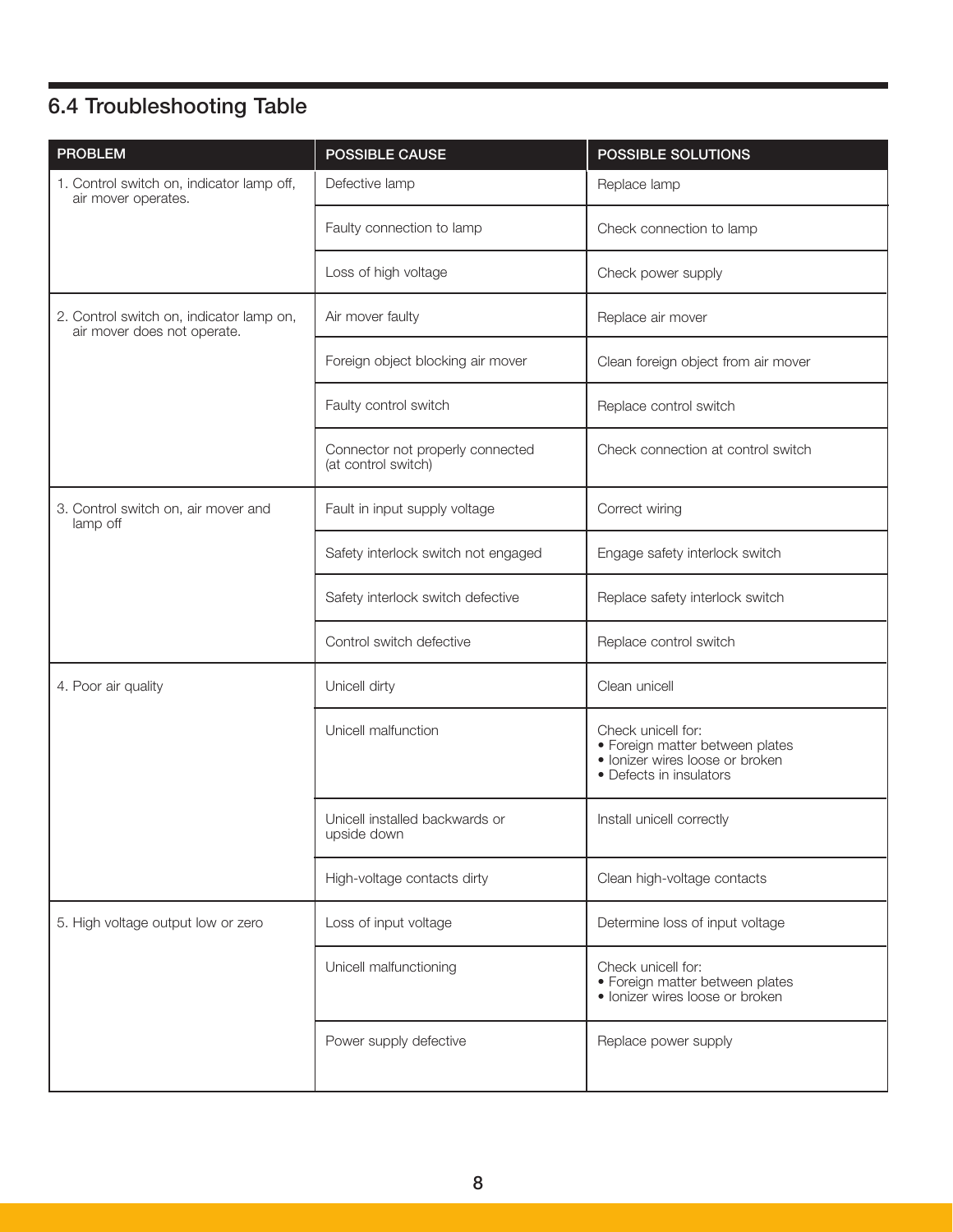# 7. Replacement Parts

Common replacement parts are shown on the following page. For additional information regarding your air cleaner, contact your local representative.

For prompt service, please have available:

- 1. Unit model number (nameplate)
- 2. Unit serial number (nameplate)
- 3. Part number and part description

Returning parts: When returning parts directly to Parker for any reason, call Parker at 1-800-343-4087 for a return authorization number before returning the parts. This number must be on the package being returned.

# 7.1 Replacement Parts List (Reference Figure 1)

| Item            | Description                   | <b>MSH-05</b>   | <b>MSH-11</b>       |
|-----------------|-------------------------------|-----------------|---------------------|
| 1               | Mist Stop Pre-Filter          | 33-10116        | 33-10121            |
| $\overline{2}$  | Unicell                       | 02-10429-0001-S | 02-1921-S           |
| 3               | Mesh After-Filter             | 33-10110        | 33-10120            |
| 4               | <b>Inlet Cone Ring</b>        | 32-10053        | 32-10067            |
| 5               | Motorized Impeller Fan        | 32-10052        | 32-10065            |
| 6               | <b>Ionizer Spring</b>         | 36-0068         | 36-0068             |
| 7               | <b>Cell Spring</b>            | 36-0012         | 36-0012             |
| 8               | <b>Cell Ground Spring</b>     | 36-0016         | 36-0016             |
| 9               | <b>Interlock Switch</b>       | 20-0005         | 20-0005             |
| 10              | Filter Door Latch             | 39-10054        | 39-10054            |
| 11              | Feed Through Insulator        | 37-0026         | 37-0026             |
| 12a             | Power Pack                    | 21-1216         | 21-1216             |
| 12 <sub>b</sub> | Power Pack, High Energy       | 21-1234         | 21-1234             |
| 13              | Capacitor*                    | 20-2640         | 25-10012            |
| 14              | Fuse                          | 20-0769         | 20-1245             |
| 15              | Relay                         | 20-2955         | 20-10181-4PR        |
| 16              | <b>Speed Control</b>          | 20-10187        | 20-001277           |
|                 | Spring, Ionizer wire (20/set) | 03-0559         | 03-0559             |
|                 | Ionizer Wire 10 mil           | 02-10426-0001   | 03-0738 (set of 10) |
|                 | 12V, Green Indicator Lamp     | 02-10561-G      | 02-10561-G          |

For parts not listed above, please consult Parker for assistance.

\*MSH-11 Capacitor is located in clean air chamber next to blower.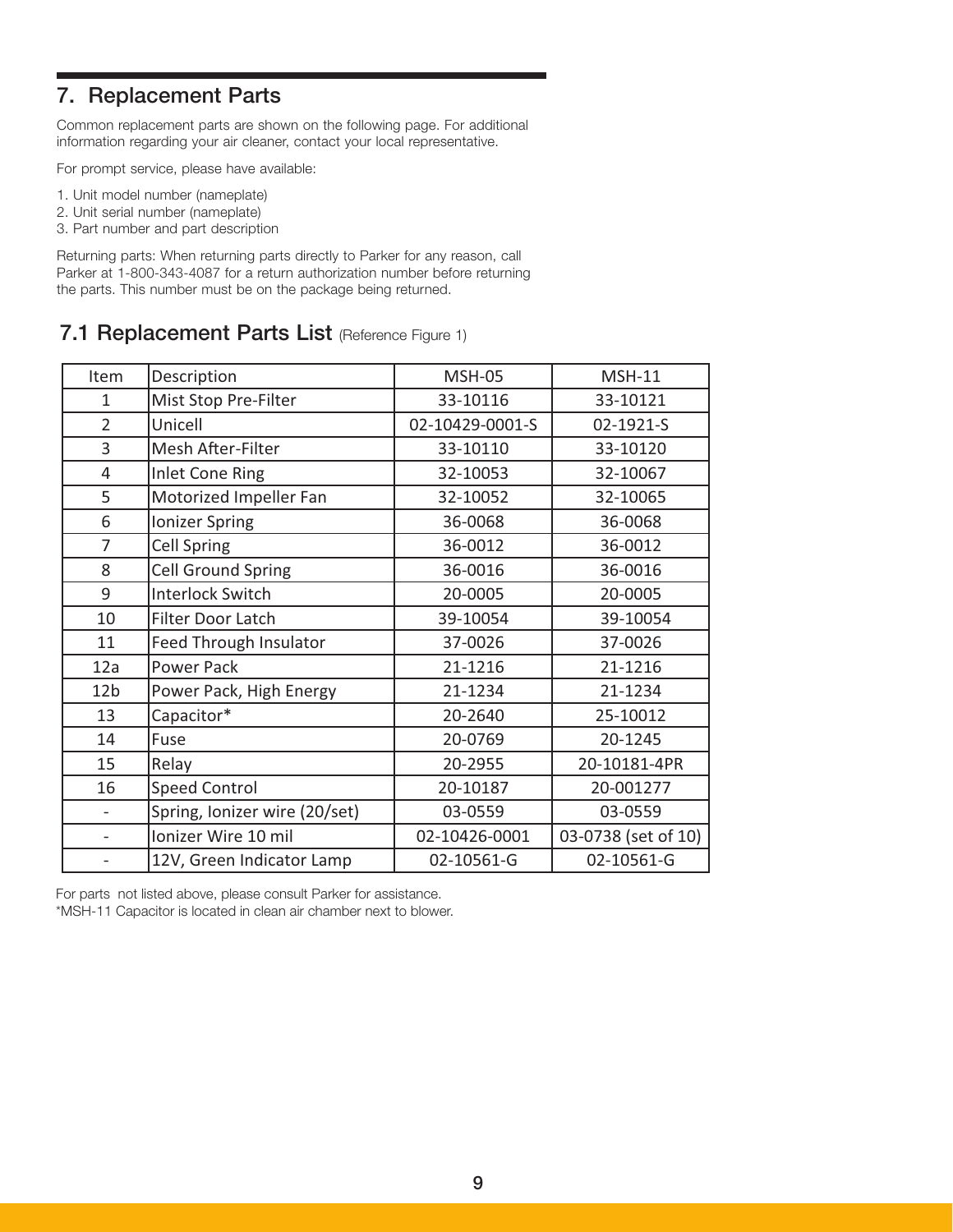

Figure 1. Unit Components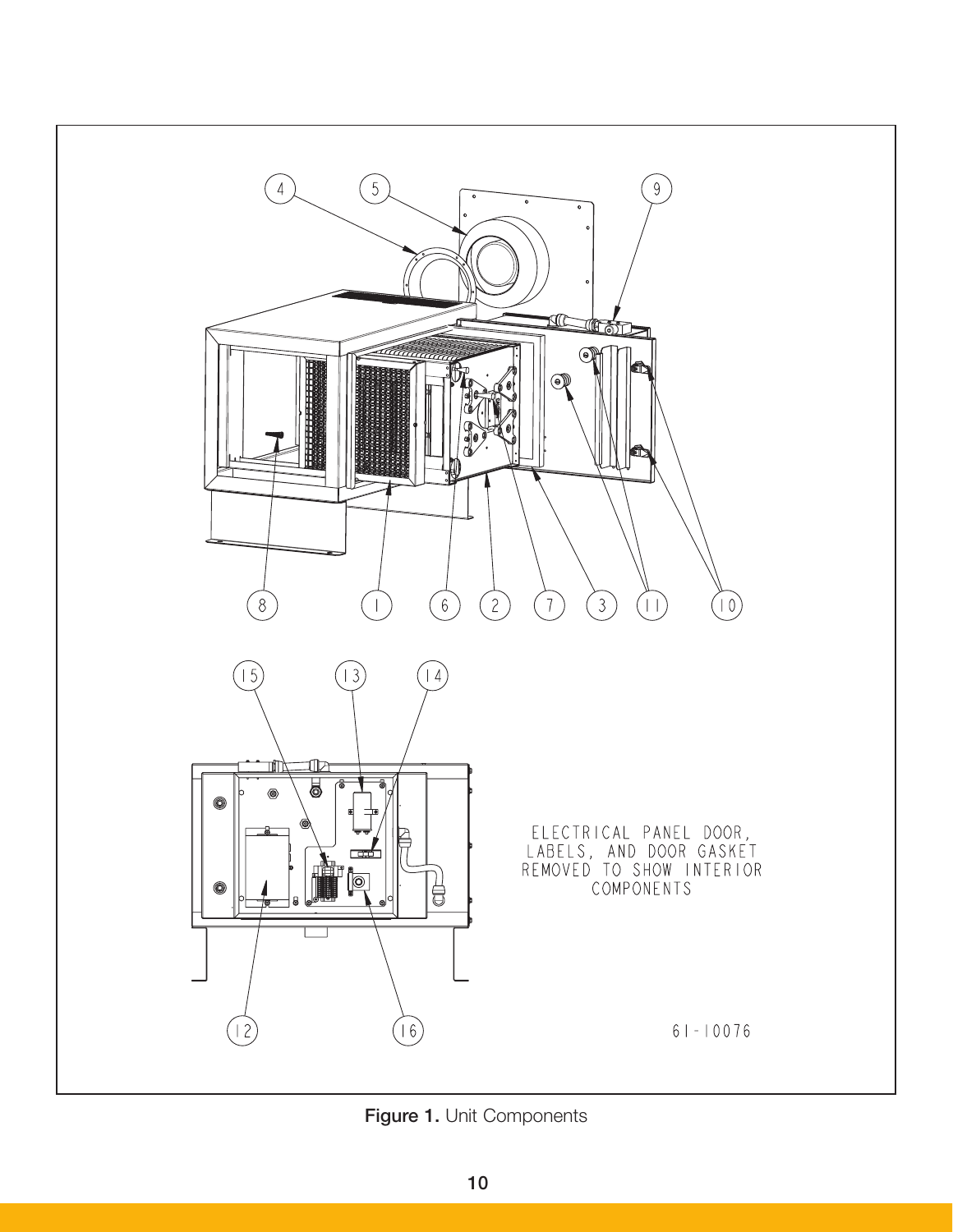

Figure 4. Replacing Ionizer Section

Figure 5. Grounding The Collector Cell Section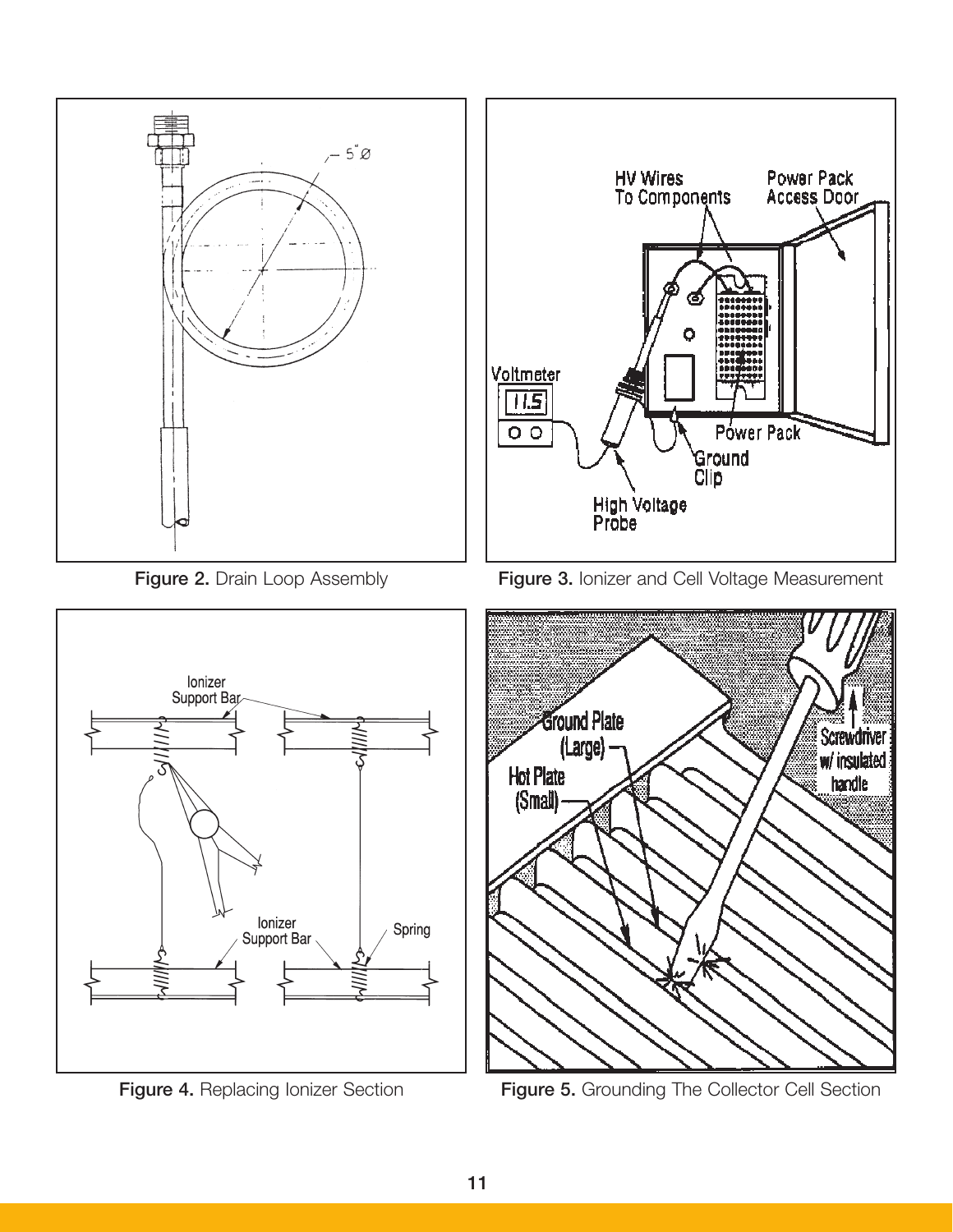

Figure 6. Grounding the Ionizing Section



Figure 7. Power Pack Input/Output Connections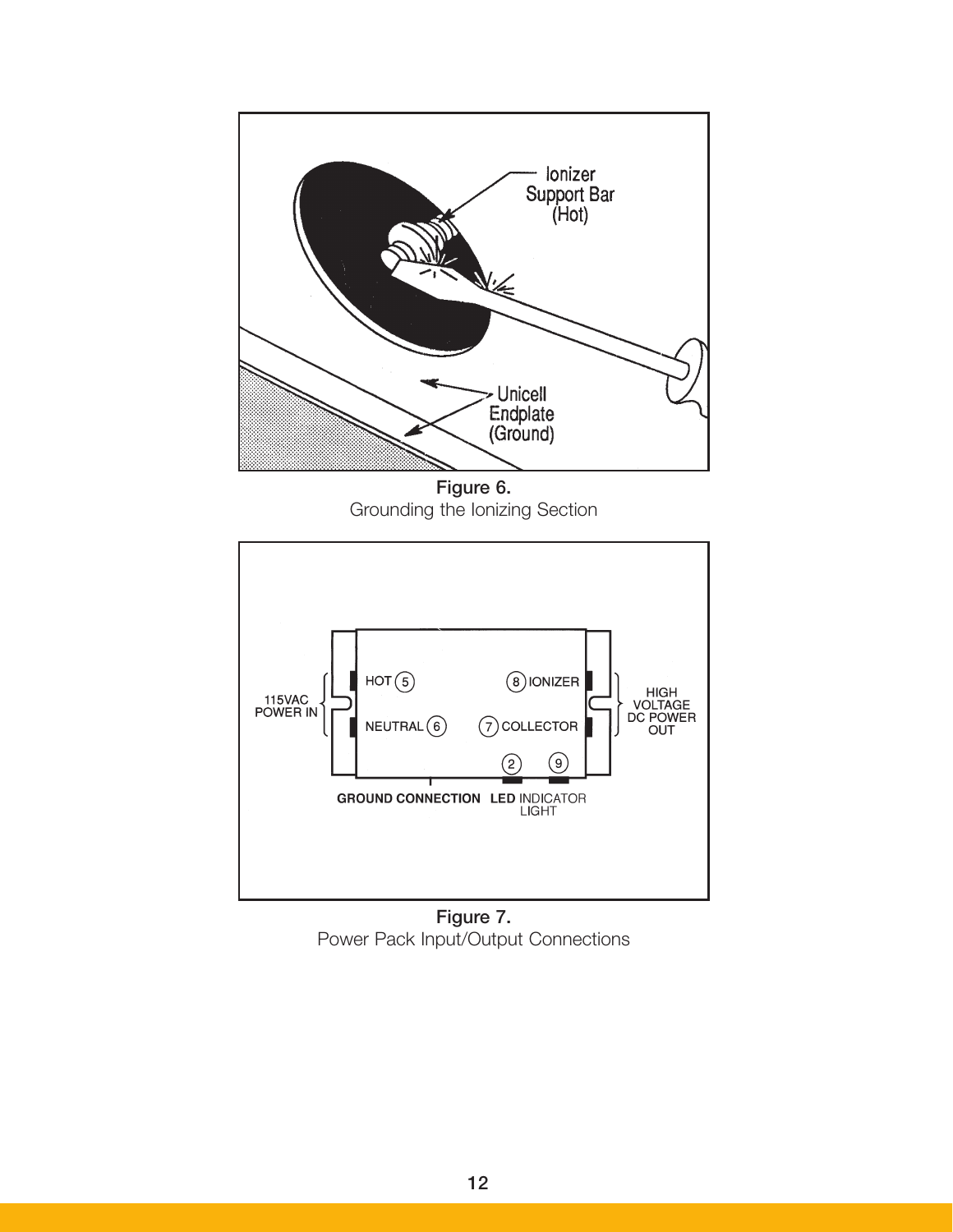

MSH-05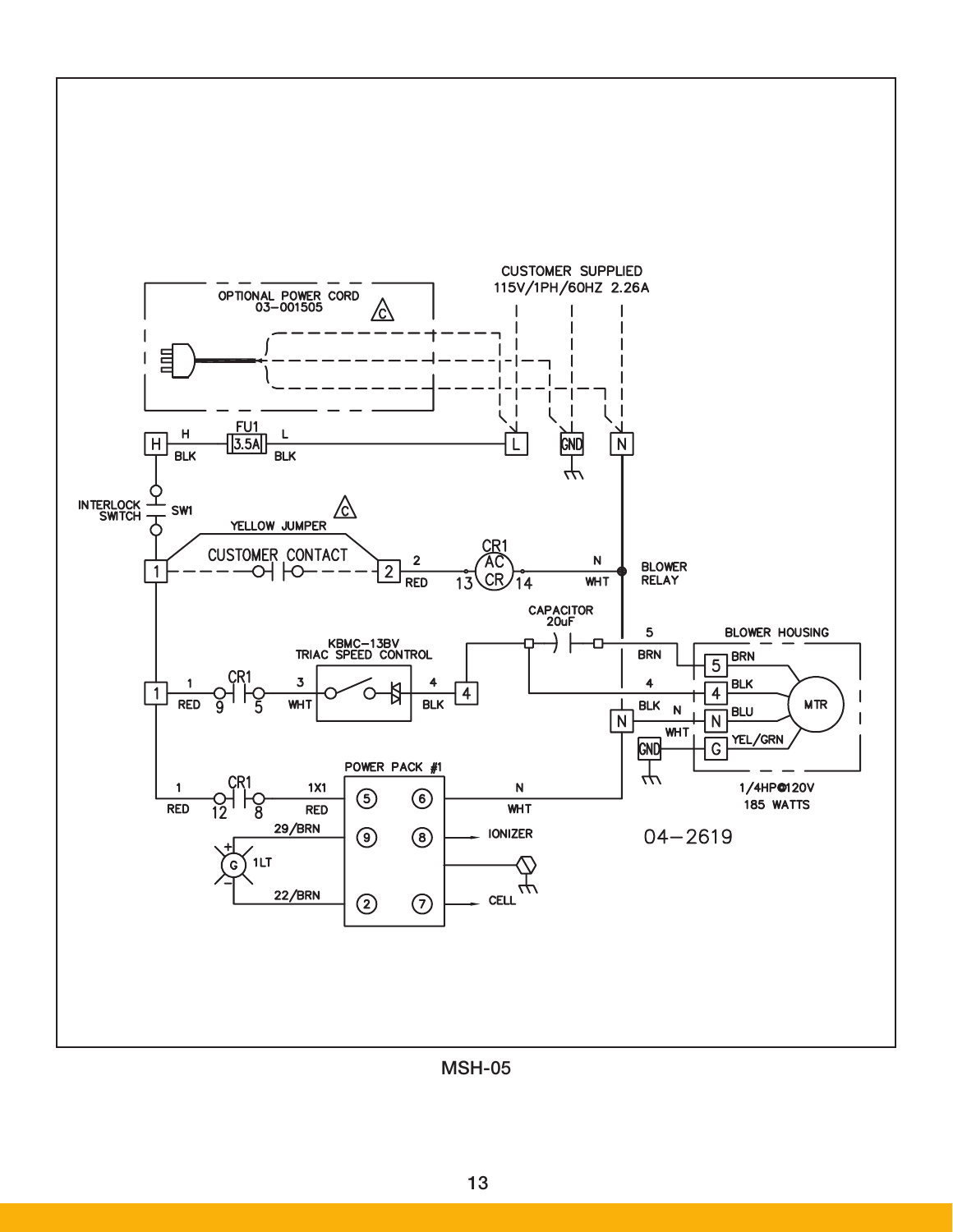

MSH-05-M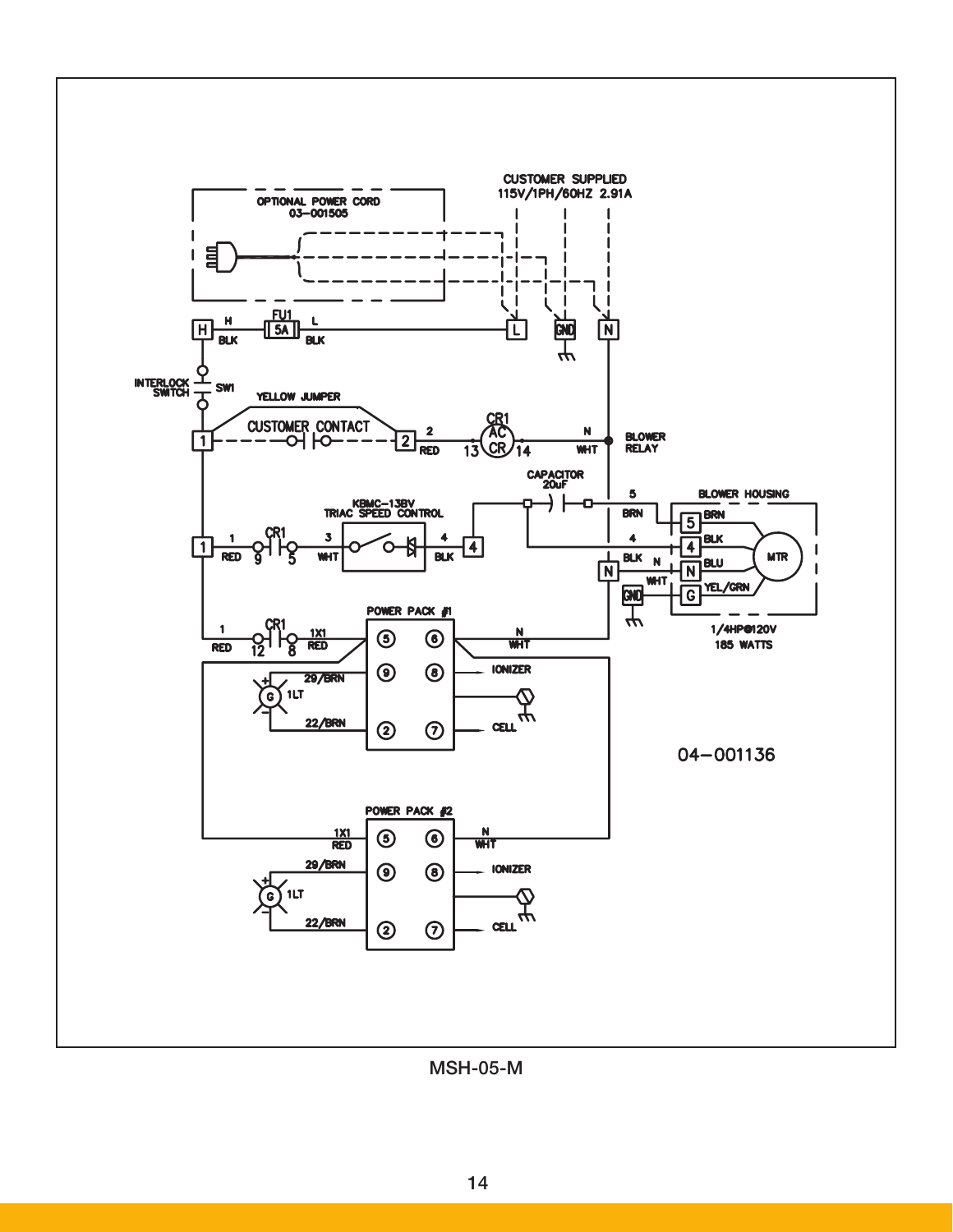

MSH-11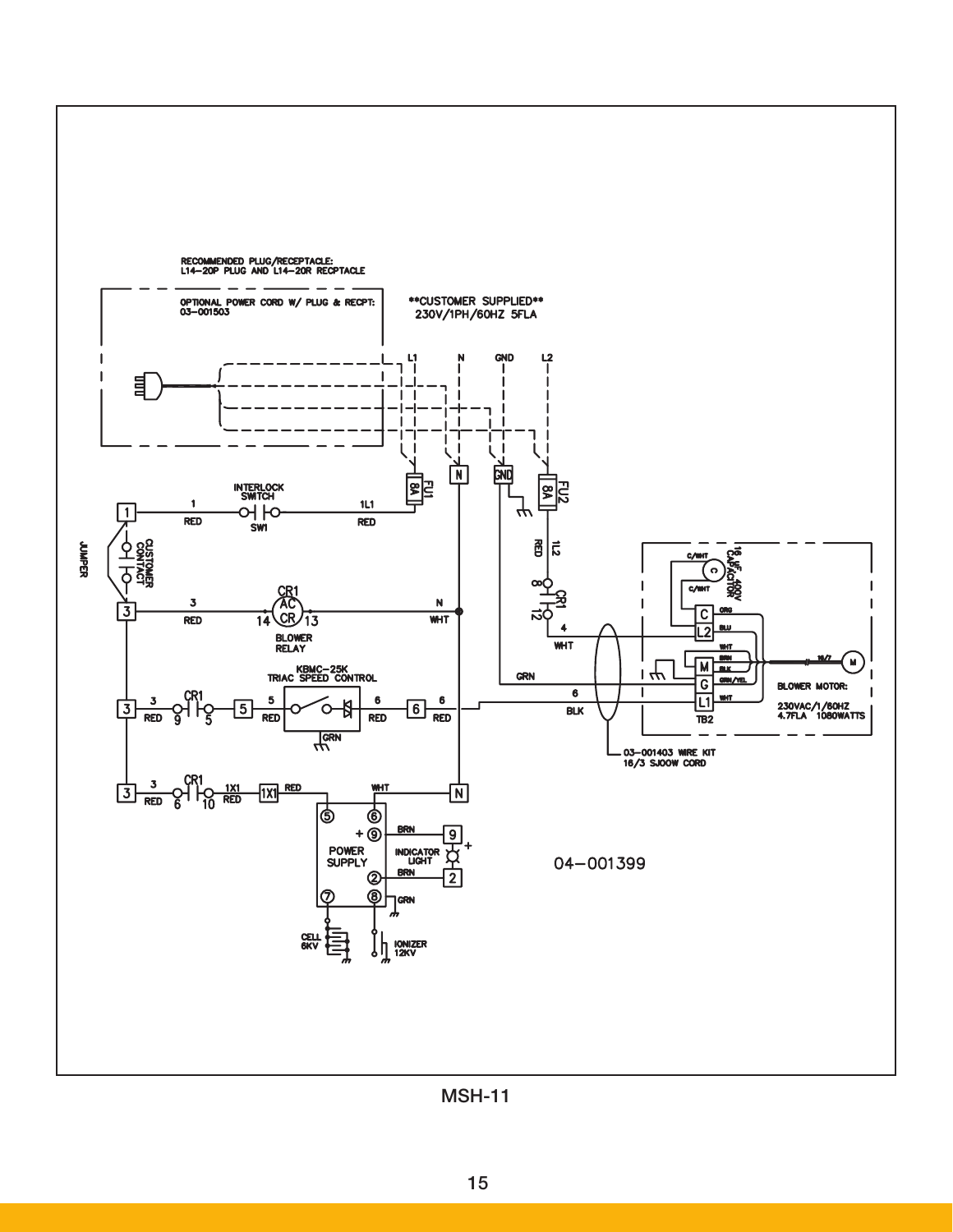

MSH-11-M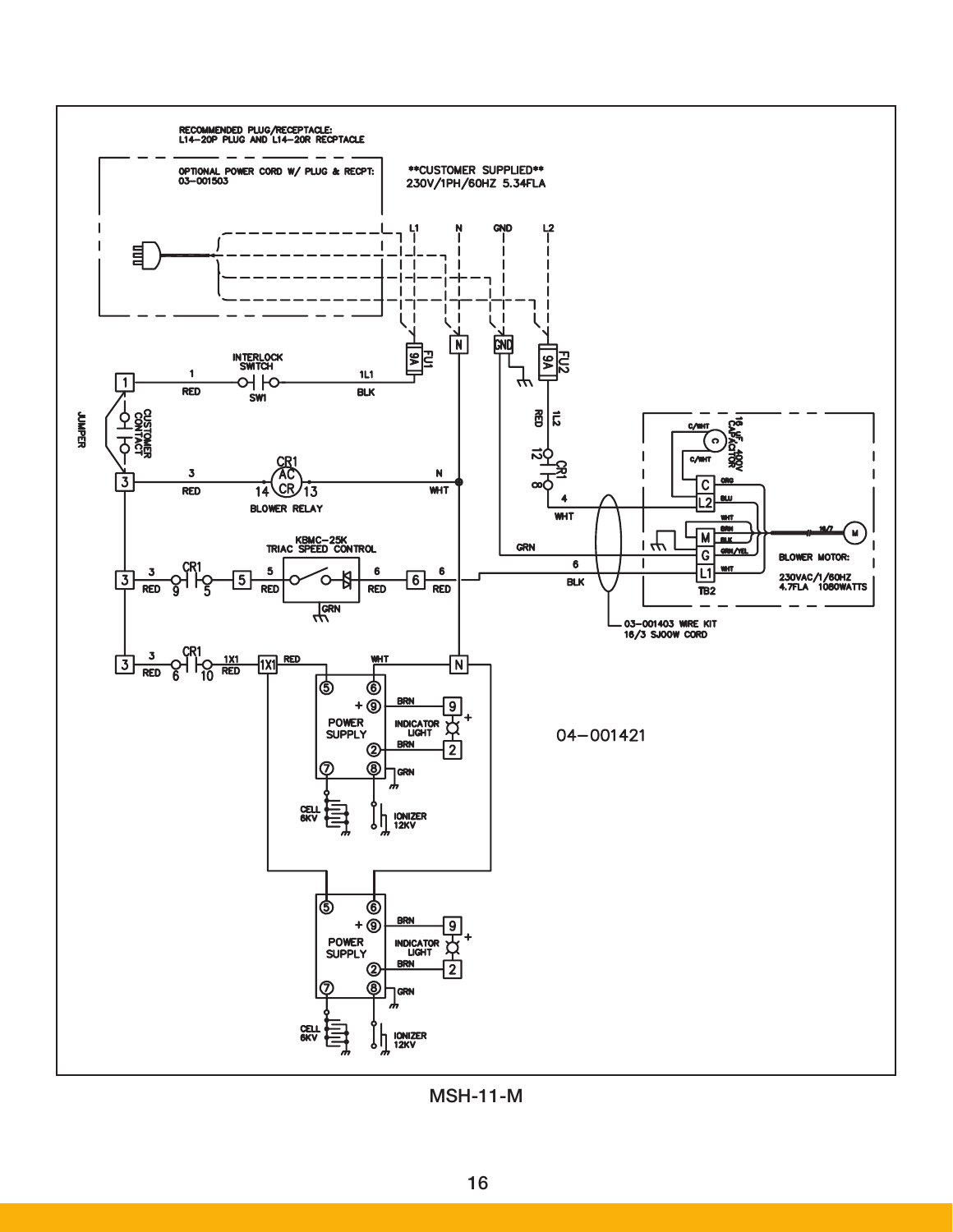

MSH-11 w/ Optional ON/OFF Switch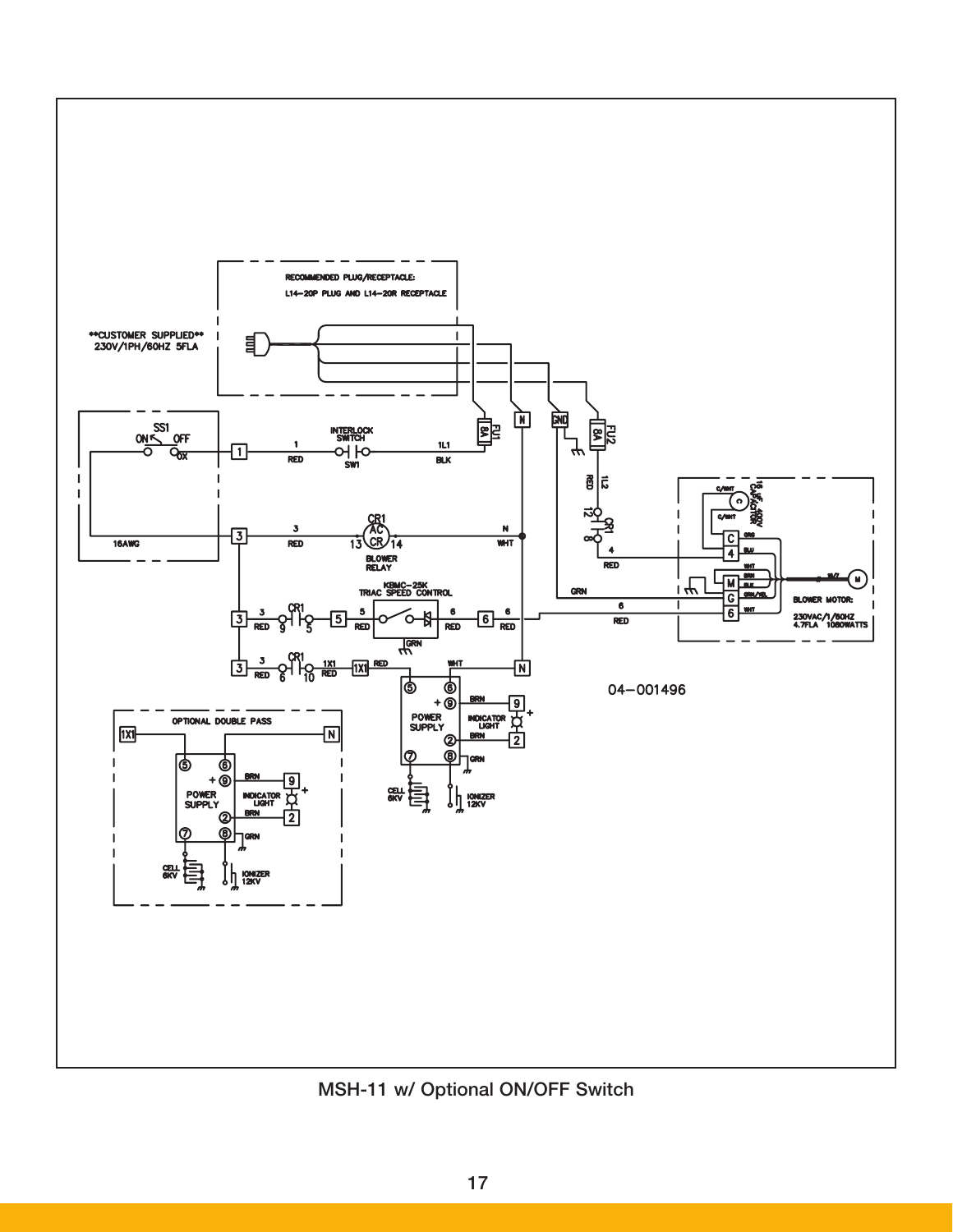

MSH-05 1PH Interconnect



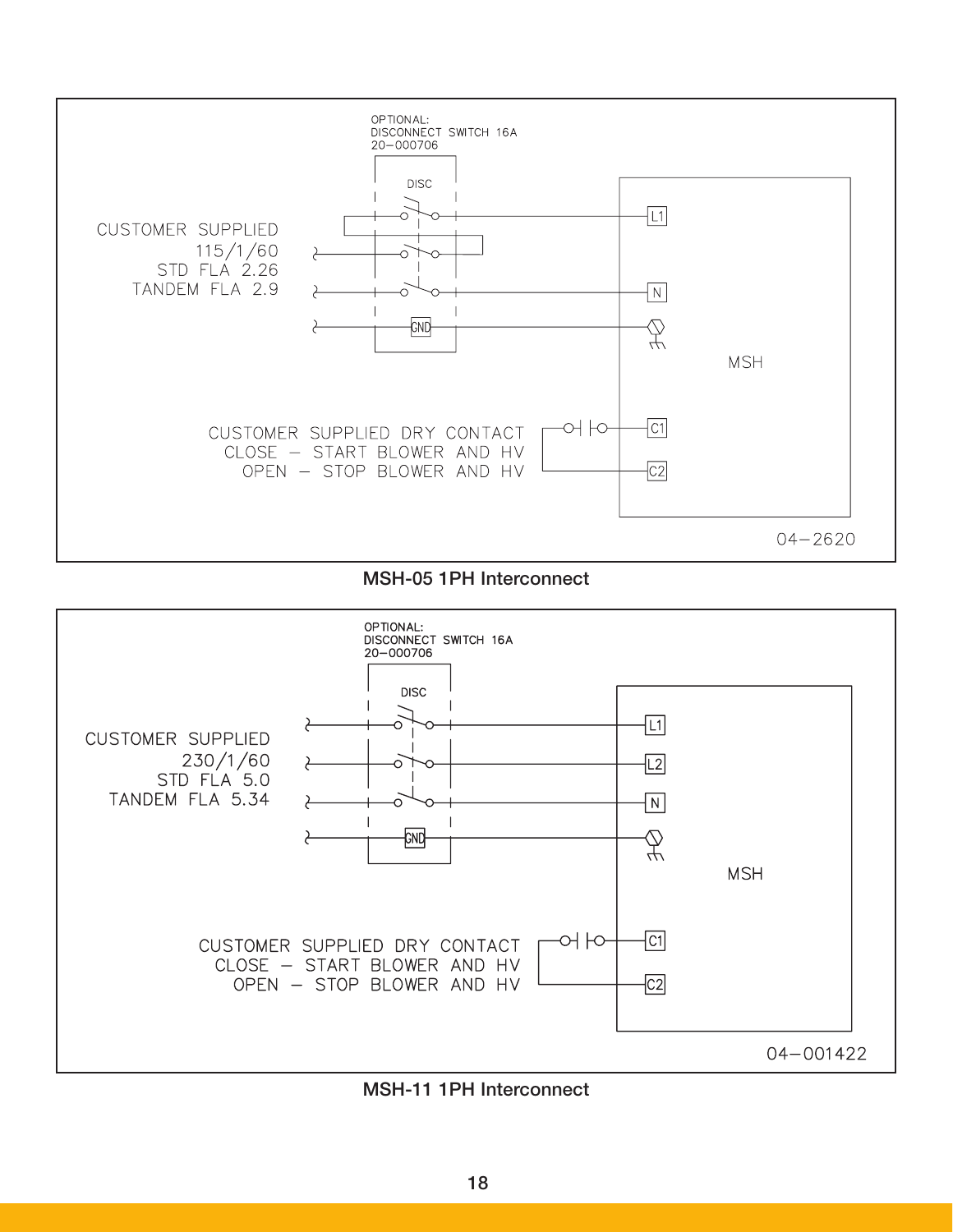





MSH-11 3PH Interconnect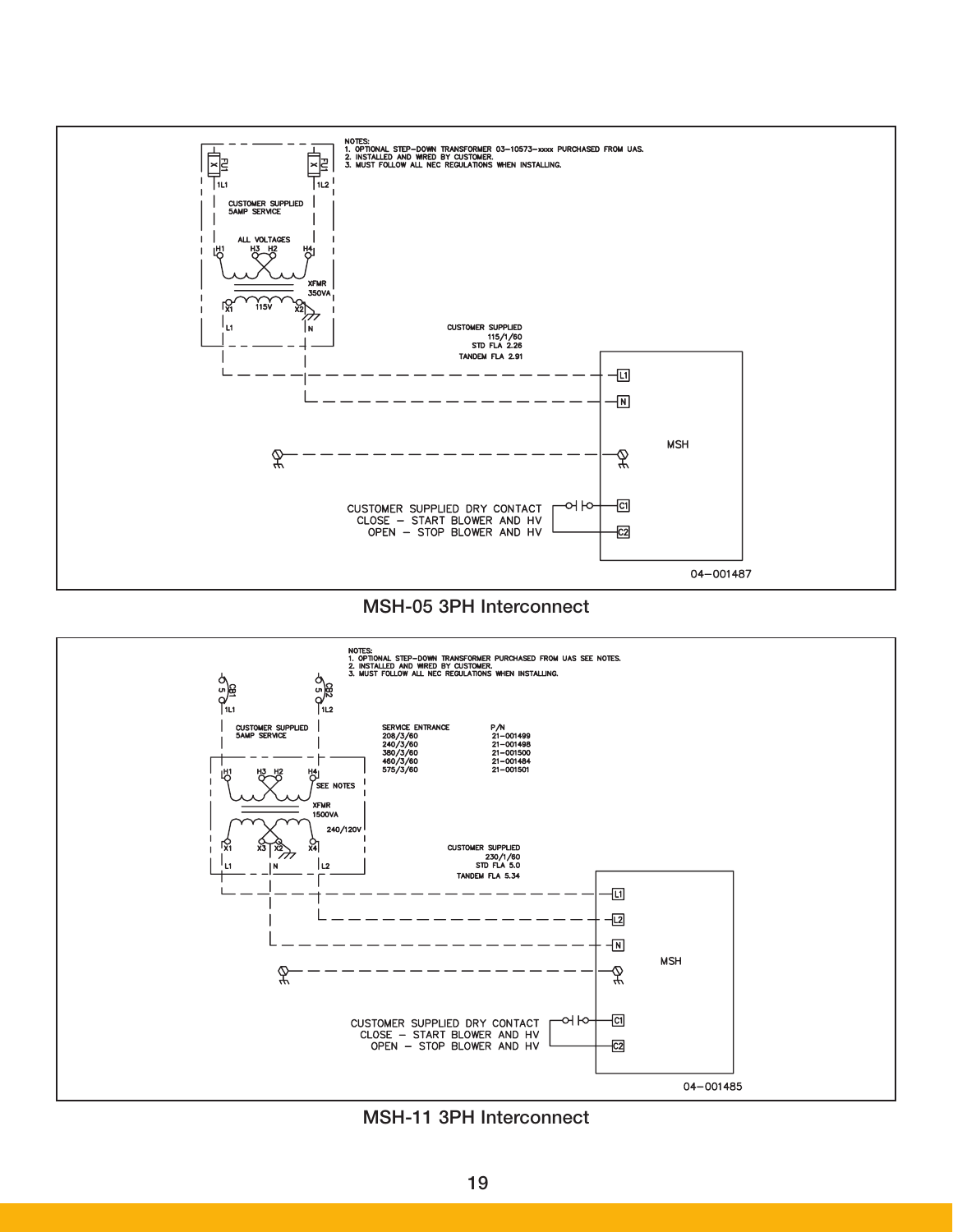# Product Warranty – SMOG-HOG**®** and DUST-HOG**®** Pollution Control Systems

1. Subject to the terms and conditions hereof, Parker-Hannifin Corporation (PARKER) warrants that major structural components on MCB, PNP, SDC, SFC, and SHM series will be free from defects in materials and workmanship for ten (10) years from the date of shipment from Parker. Subject to the terms and conditions hereof, warrants to the original Buyer of any Parker product (PRODUCT) installed and used as recommended by PARKER in normal service, that if the PRODUCT fails or is materially defective within twenty-four (24) months from date of installation or thirty (30) months from the date of shipment (whichever is earlier), of such PRODUCT, then PARKER, at PARKER'S sole option, will replace the PRODUCT with the same or equivalent PRODUCT, repair the PRODUCT or refund the original purchase price for the PRODUCT. Such replacement, repair of payment by PARKER shall be in complete satisfaction of any and all liability of PARKER and its agents with respect to such PRODUCT. Excluded from any Parker warranty are hose, electrical motors or consumable products such as flexible hose, belts, filter cartridges, filter media, ESP cells, electrical components, gasketing, or any component defined by PARKER as a consumable item.

2. Parker IGFG's warranty policy covers defects that are due to manufacturing quality. Equipment must be installed, commissioned and maintained in accordance with Parker IGFG recommendations as documented in the specific user manual related to your dust or wet collector product. This warranty does not cover defects due to poor environmental conditions, improper installation, or wear and tear items. This warranty shall be void in case of:

- a) Any buyer's modifications not explicitly approved by Parker IGFG Division,
- b) Misuse or failure in maintenance not in accordance with Parker's product recommendations,
- c) Use of unauthorized or non-genuine Parker replacement parts,
- d) Damage caused by corrosion, abrasion, abnormal use or misuse, misapplication, or normal wear and tear,

e) Equipment not properly installed, operated and maintained under normal conditions and recommended applications.

As Buyers exclusive remedy for any defects in the equipment, Parker will exchange or repair any defective parts during the warranty period, provided such parts are returned, prepaid, to Parker factory. The obligation of Parker is limited to furnishing replacement parts EXW Parker factory or making repairs at Parker factory of any parts that are determined, upon inspection by Parker, to be defective. In no event will Parker be responsible for labor or transportation charges for the removal, reshipment or reinstallation of the parts. Replacement parts will be provided via INCOTERMS EXW from Parker's Lancaster NY location. Parker makes no warranty as to goods manufactured or supplied by others.

3. THE FOREGOING IS THE ONLY WARRANTY, GUARANTEE OR REPRESENTATION OF ANY KIND MADE WITH RESPECT TO THE SUBJECT PARKER PRODUCTS. NO IMPLIED WARRANTY, INCLUDING ANY IMPLIED WARRANTY OF NONINFRINGEMENT, DESIGN, MERCHANTABILITY OR FITNESS FOR A PARTICULAR PURPOSE, APPLIES TO THE PRODUCT, AND NO OTHER EXPRESS WARRANTY OR GUARANTY, EXCEPT AS MENTIONED ABOVE, GIVEN BY ANY PERSON, FIRM OR CORPORATION WITH RESPECT TO THE PRODUCT SHALL BIND PARKER. PARKER SHALL NOT BE LIABLE FOR LOSS OF REVENUES OR PROFITS, EXPENSE FOR SUBSTITUTE EQUIPMENT OR SERVICE, STORAGE CHARGES, OR ANY OTHER SPECIAL, INCIDENTAL OR CONSEQUENTIAL DAMAGES CAUSED BY THE USE, MISUSE OR INABILITY TO USE THE PRODUCT REGARDLESS OF THE LEGAL THEORY ON WHICH THE CLAIM IS BASED, AND EVEN IF PARKER HAS BEEN ADVISED OF THE POSSIBILITY OF SUCH DAMAGES. NOR SHALL RECOVERY OF ANY KIND AGAINST PARKER BE GREATER IN AMOUNT THAN THE PURCHASE PRICE OF THE PRODUCT SOLD BY PARKER AND CAUSING THE ALLEGED DAMAGE. WITHOUT LIMITING THE FOREGOING, YOU ASSUME ALL RISK AND LIABILITY FOR LOSS, DAMAGE OR INJURY TO YOU AND YOUR PROPERTY AND TO OTHERS AND THEIR PROPERTY ARISING OUT OF USE, MISUSE OR INABILITY TO USE THE PRODUCT NOT CAUSED DIRECTLY BY THE NEGLIGENCE OF PARKER. THIS LIMITED WARRANTY IS GIVEN ONLY WITH RESPECT TO A PRODUCT PURCHASED FROM PARKER OR AN AUTHORIZED PARKER DISTRIBUTOR.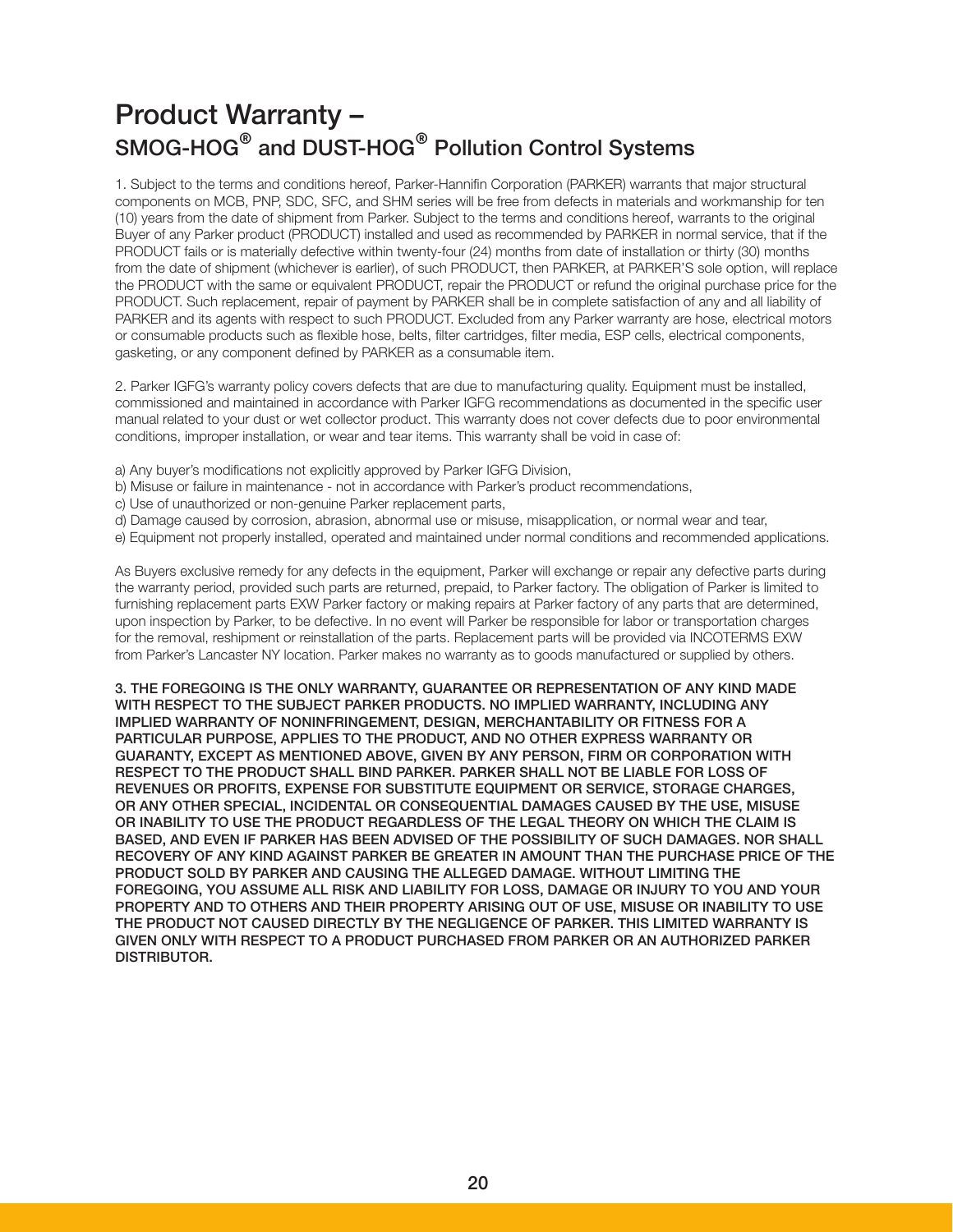4. IN NO EVENT IS PARKER LIABLE FOR ANY SPECIAL, INDIRECT, INCIDENTAL, OR CONSEQUENTIAL DAMAGES ARISING OUT OF, OR AS THE RESULT OF, THE SALE, DELIVERY, NON-DELIVERY, SERVICING, NONCOMPLETION OF SERVICES, USE, LOSS OF USE OF, OR INABILITY TO USE THE PRODUCT OR ANY PART THEREOF, LOSS OF DATA, IDENTITY, PRIVACY, OR CONFIDENTIALITY, OR FOR ANY CHARGES OR EXPENSES OF ANY NATURE INCURRED WITHOUT PARKER'S WRITTEN CONSENT, WETHER BASED IN CONTRACT, TORT OR OTHER LEGAL THEORY. IN NO EVENT SHALL PARKER'S LIABILITY UNDER ANY CLAIM MADE BY BUYER EXCEED THE PURCHASE PRICE PAID FOR THE PRODUCT.

5. Defective PRODUCTS must be documented via PARKER support "Case Number" within thirty (30) days after the date of the alleged failure or defect and within the warranty period by contacting Parker Technical Support via email or phone:

smoghog@parker.com or dusthog@parker.com 800-343-4048, option 2

The claim must specify in reasonable detail:

- 1) Product Serial Number or Parker Sales Order # and approximate Date of Purchase;
- 2) Where or from whom the product was originally purchased;
- 3) Description of problem symptom;
- 4) Description of troubleshooting effort details;

5) Description of physical location and/or environment details. The Buyer shall cooperate with PARKER in its investigation and provide full information and documentation concerning the PRODUCT and its usage.

Upon receipt of the claim, Parker IGFG will review and determine if the parts replaced need to be returned for quality evaluation and root cause investigation. If a part is required to be returned, Parker IGFG will issue a Return Material Authorization (RMA) to Return via email. Parts should be returned to Parker IGFG, freight collect, within 45 days accompanied by the RMA packing slip placed on the package. If the repaired part does not need to be returned you will be advised to field scrap it and the claim will be processed. Proof of the defect (written description and pictures of the parts units in question) is required.

#### NOTE: ANY PART NOT RETURNED WITHIN THE REQUIRED 45 DAYS WILL NOT BE REIMBURSED ON THE CLAIM.

On claims that require repaired parts return, the claim will be processed after the part has been evaluated by the Parker IGFG Quality Department for verification of failure mode. The claims will be paid in the form of a credit to the customer's account. Parker reserves the right to withdraw any quotation or proposal or reject any purchase order without liability.